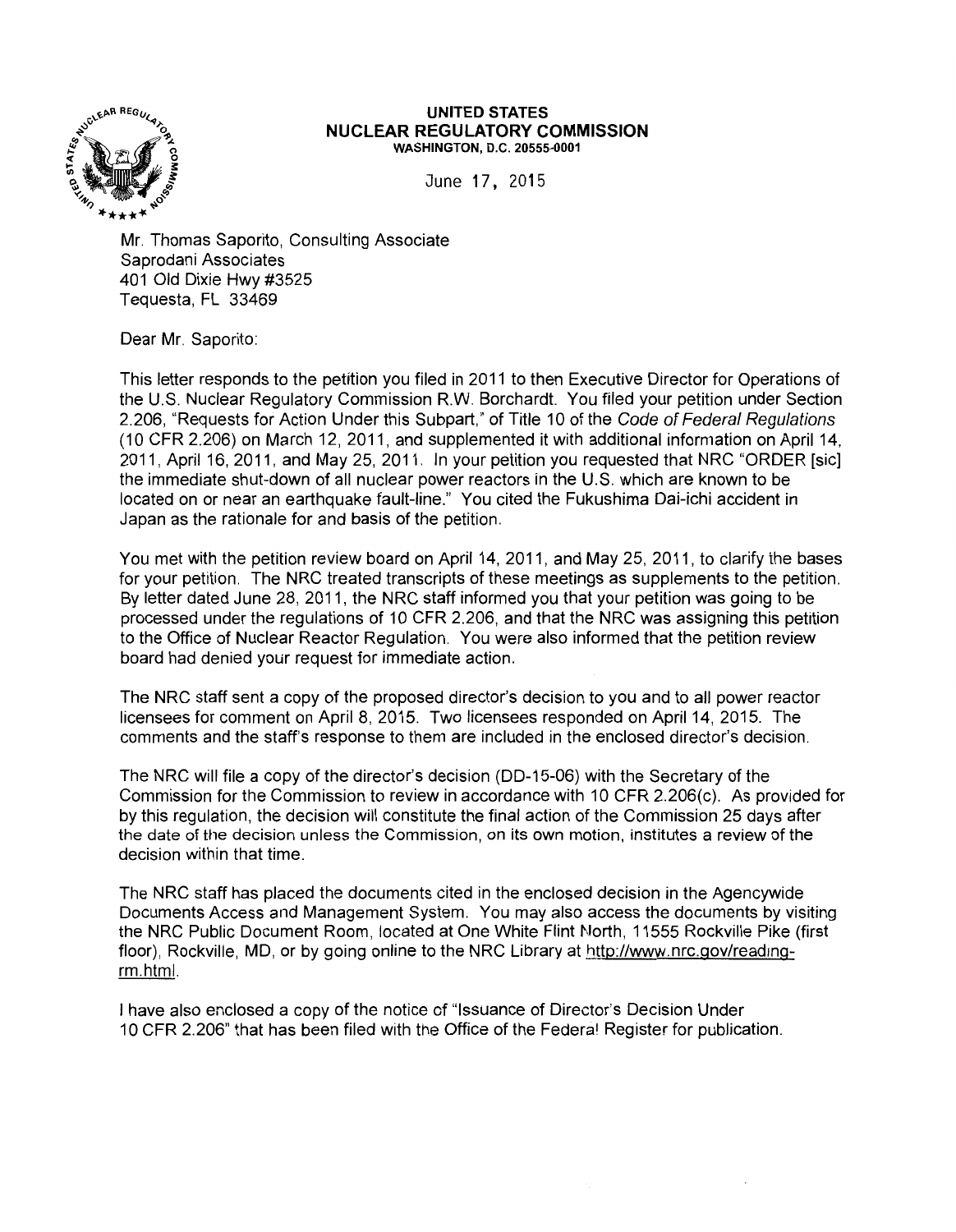T. Saporito  $-2$  -

I appreciate your efforts to bring this matter to the attention of the NRC. Please feel free to contact the Petition Manager, Mahesh Chawla, at 301-415-8371 or Mahesh.Chawla@nrc.gov to discuss any questions related to this petition.

Sincerely,

 $W'$  (let

William M. Dean, Director Office of Nuclear Reactor Regulation

Docket Nos. See Enclosure 3

Enclosures:

- 1. Director's Decision 15-06
- 2. Federal Register Notice
- 3. List of Power Reactor Licensees and Holders of Construction Permits in Active or Deferred Status

cc: Listserv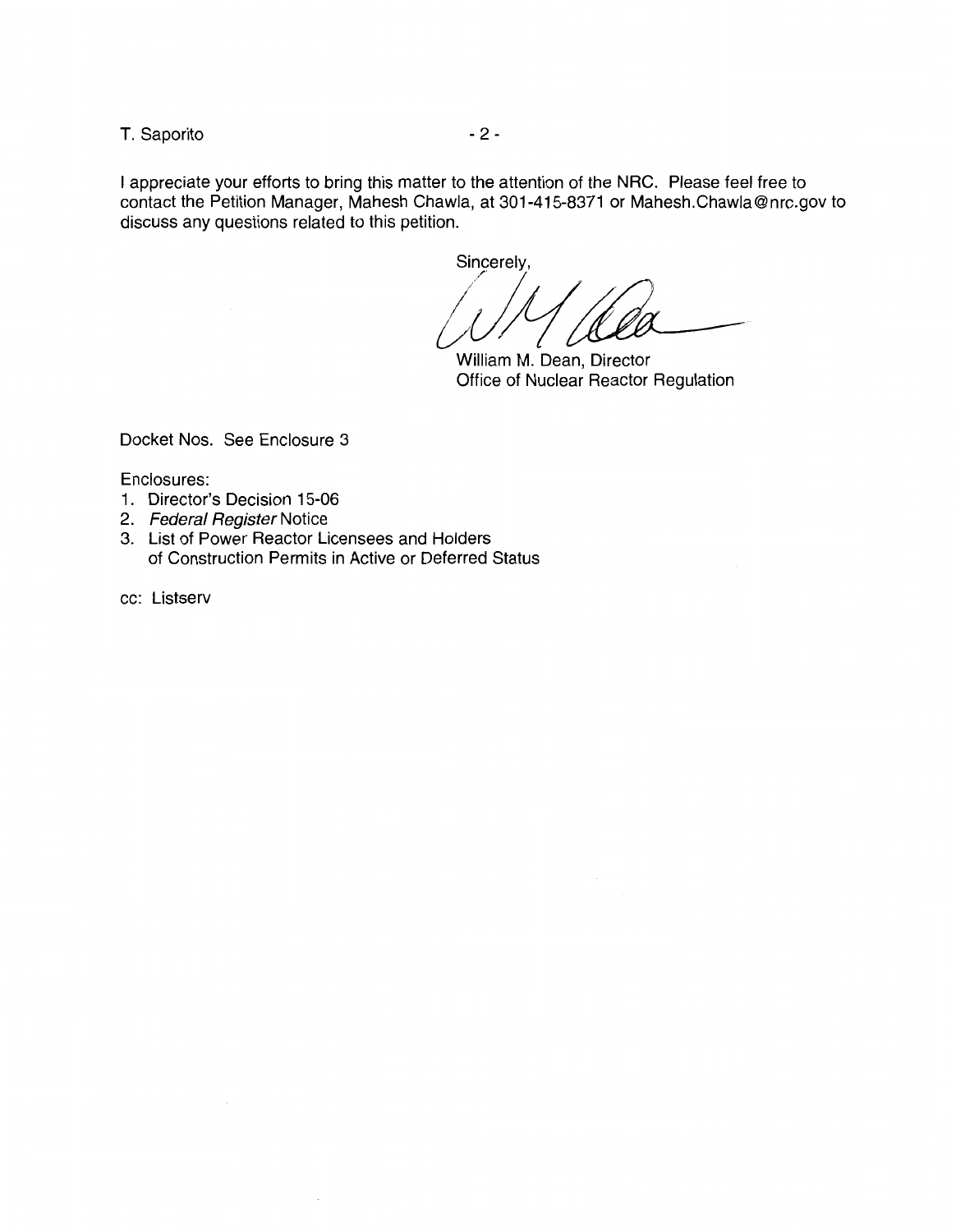# ENCLOSURE 1

 $\mathbf{r}$ 

## DIRECTOR'S DECISION 15-06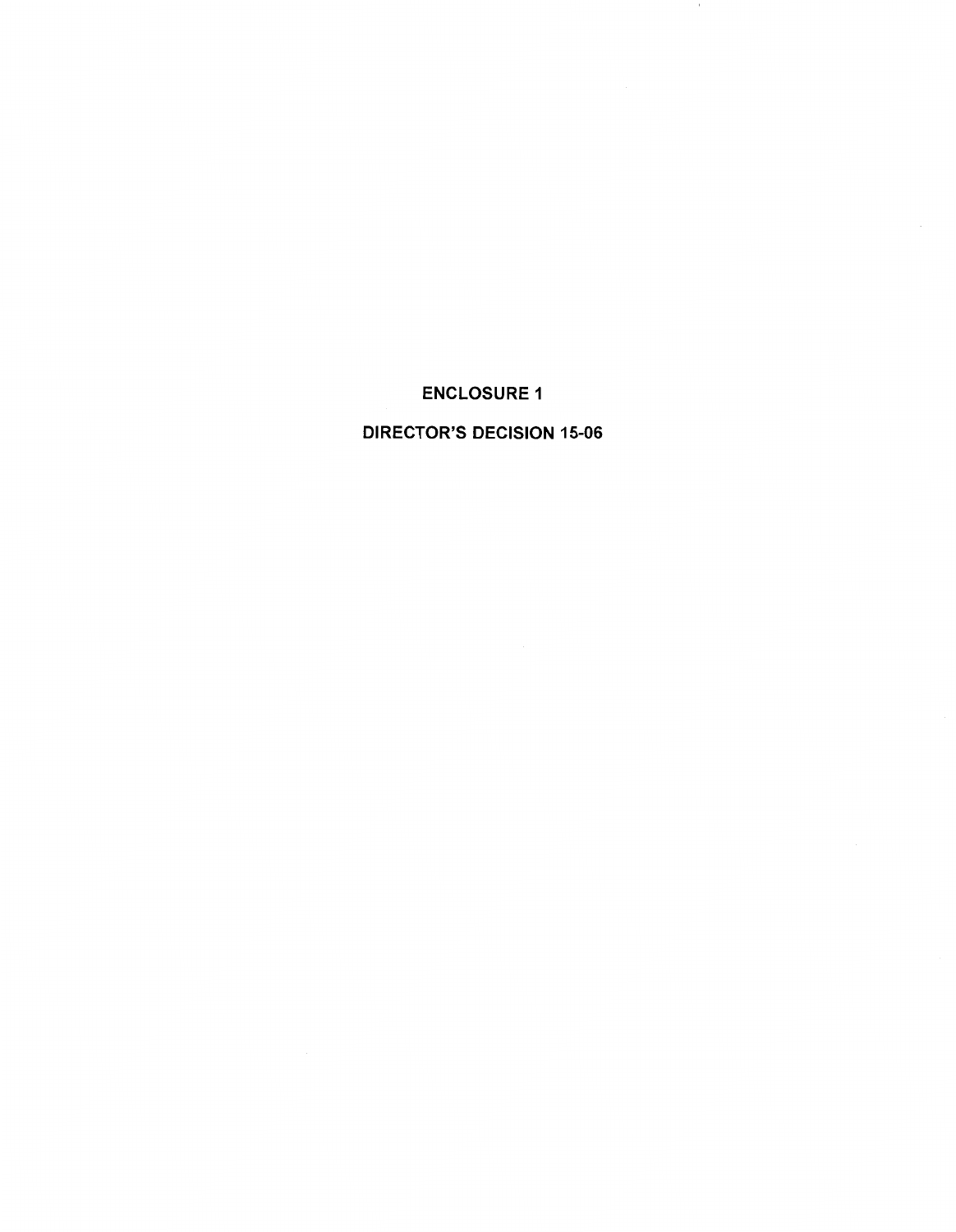## UNITED STATES OF AMERICA

#### NUCLEAR REGULATORY COMMISSION

## OFFICE OF NUCLEAR REACTOR REGULATION

#### William M. Dean, Director

| In the Matter of                | Docket Nos.: See Enclosure 3  |
|---------------------------------|-------------------------------|
| All Operating Reactor Licensees | License Nos.: See Enclosure 3 |

## **DIRECTOR'S DECISION UNDER 10 CFR 2.206, "REQUESTS FOR ACTION UNDER THIS SUBPART"**

## I. **Introduction**

By letter dated March 12, 2011, Thomas Saporito, representing Saprodani Associates, filed a petition under Title 10 of the Code of Federal Regulations (10 CFR) 2.206, "Requests for Action Under This Subpart" (Agencywide Documents Access and Management System (ADAMS) Accession No. ML 110740026). The petitioner requested that the U.S. Nuclear Regulatory Commission (NRC or the Commission) take escalated enforcement action against the above-captioned licensees and suspend or revoke the NRC licenses granted to the licensees for operation of nuclear power reactors. In particular, the petitioner requested that the "NRC ORDER [sic] the immediate shut-down of all nuclear power reactors in the USA which are known to be located on or near an earthquake fault-line." The petitioner cited the Fukushima Dai-ichi accident in Japan as the rationale for and basis of the petition.

On March 21, 2011, the NRC acknowledged receipt of the petition (ADAMS Accession No. ML 110840274). On April 4, 2011, the NRC's Petition Review Board (PRB) met internally to discuss petitioner's request for immediate action. The PRB determined that the request for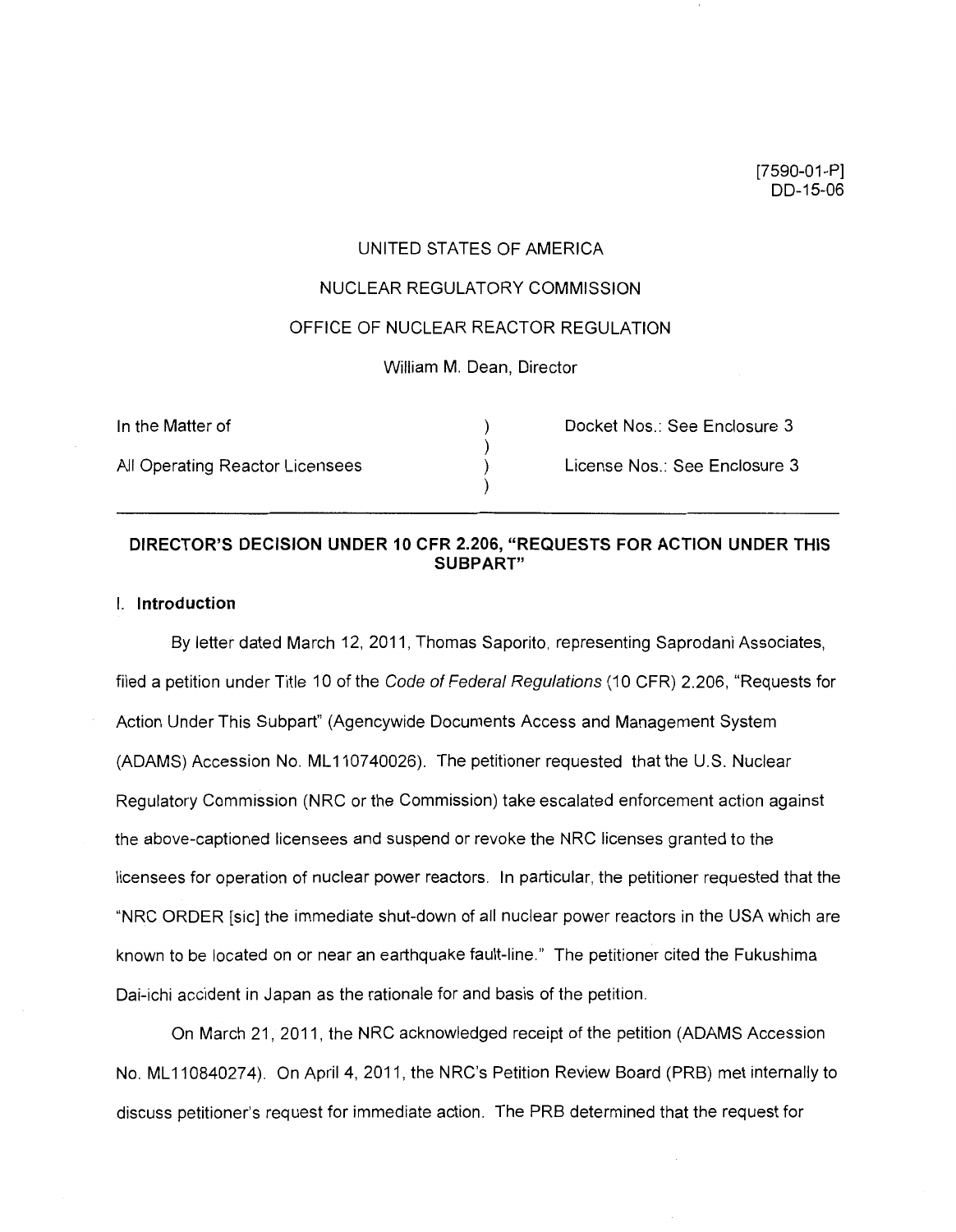immediate action is a general assertion without supporting facts. Thus, the PRB did not identify a significant safety concern from the information provided which would warrant the NRC to order an immediate shutdown of nuclear power reactors located on or close to earthquake fault lines. On April 4, 2011, the NRC staff informed the petitioner of the PRB's decision to deny his request for an immediate action (ADAMS Accession No. ML 110940603).

On April 14, 2011, the petitioner addressed the PRB during a teleconference. A copy of the teleconference transcript is available at ADAMS Accession No. ML 11109A014. During the teleconference, the petitioner stated that the petition contains the following four specific requests:

- 1. Order the immediate shutdown of all nuclear power reactors located on or near an earthquake fault line in the United States.
- 2. Order the immediate shutdown of all power reactors employing GE Mark I containment design in the United States, characterizing such design as flawed from the nuclear safety standpoint.
- 3. Advise other countries employing the GE Mark I nuclear power reactors about the serious nuclear safety design flaws associated with that design, which is likely to result in a serious nuclear accident comparable to the Japanese nuclear disaster.
- 4. Immediately revoke all 20-year license extensions issued to NRC licensees, because the NRC "has improperly and illegally granted 20-year license extensions to the 40-year license that was initially granted by the agency for the 104 nuclear reactors throughout the United States."

During the teleconference, the petitioner supplemented the second request by specifically naming NRG-licensed plants that employ the GE Mark I containment design and characterizing them as "flawed nuclear reactors" which pose an "unwarranted risk to the national security and common defense of the United States of America." He stated that "for these reasons

 $-2 -$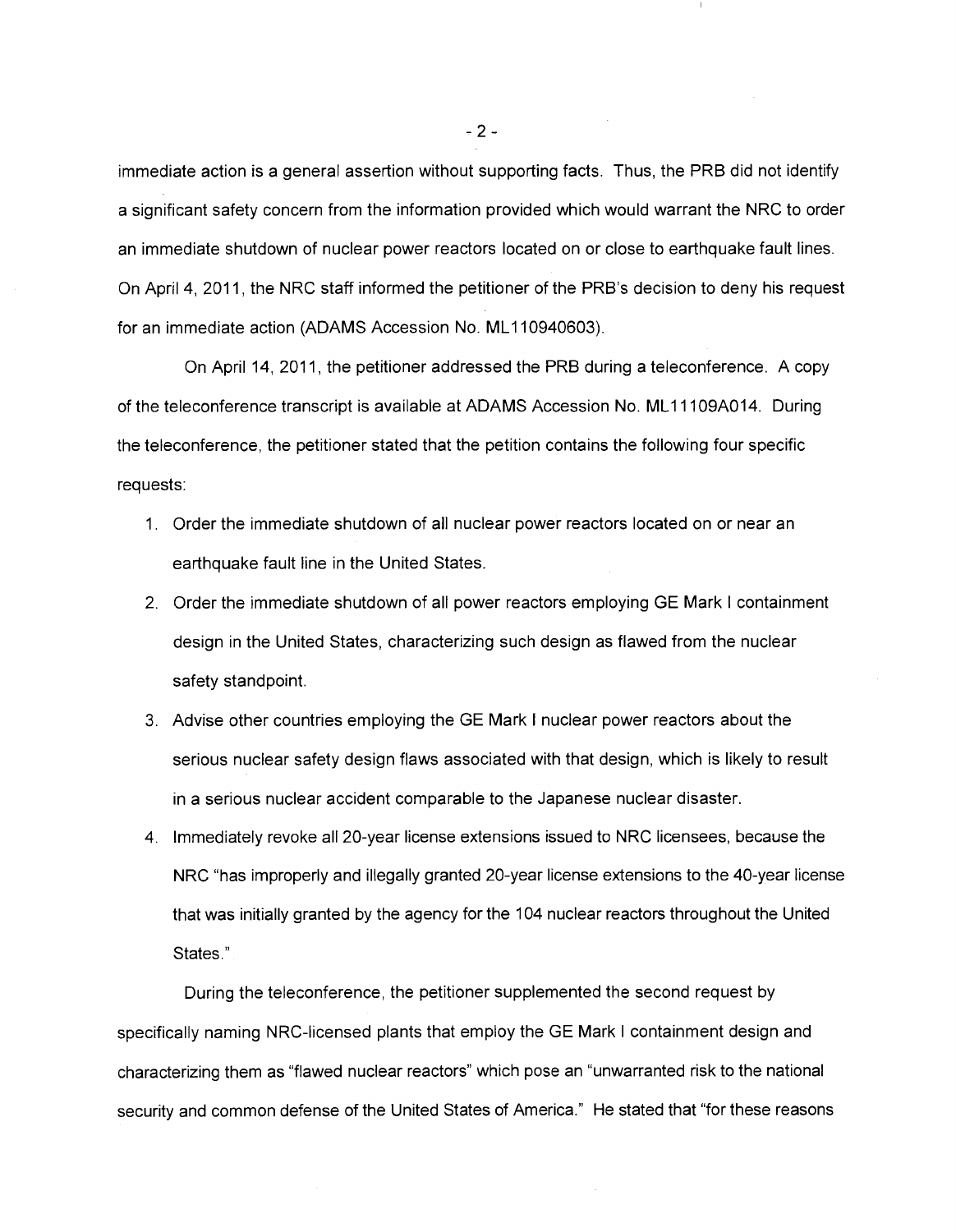standing alone, petitioners urge the NRC to order the immediate shutdown of all GE Mark I nuclear power reactors in the United States." Subsequently, on April 14 and 16, 2011, the petitioner provided additional documents in support of his claim (ADAMS Accession Nos. ML 1111 OA026, ML11110A027, ML11110A028, and ML11119A024, respectively).

The PRB met internally on April 28, 2011, to discuss the petition, as supplemented. In accordance with the criteria for review and rejection described in Management Directive (MD) 8.11, "Review Process for 10 CFR 2.206 Petitions," the PRB made its initial recommendation to accept the petition in part, insofar as the petitioner requested additional regulatory action in response to the events at Fukushima. The supplemental information provided by the petitioner was not sufficient to warrant further inquiry regarding the petitioner's assertions that the original licensing bases of U.S. nuclear reactors were faulty and that immediate shutdown was warranted.

On May 12, 2011, the petition manager informed the petitioner of the PRB's initial recommendation to accept this petition in part (ADAMS Accession No. ML 111320018). At that time, the petitioner requested another opportunity to address the PRB to provide comments on its initial recommendation and additional information in support of the petition.

On May 25, 2011, the petitioner addressed the PRB by teleconference to present supplemental information on the petition. Also, on May 25, 2011, he e-mailed additional information to the NRC (ADAMS Accession No. ML 111450897), which the PRB considered. A copy of the transcript for the May 25, 2011, teleconference is available under ADAMS Accession No. ML11146A010.

The PRB considered the additional information provided during the teleconference on May 25, 2011, by the petitioner and determined that it did not contain any new or relevant information that would change the PRB's initial recommendation. Consistent with its initial recommendation, the PRB declared its final recommendation to partially accept the petition for

- 3 -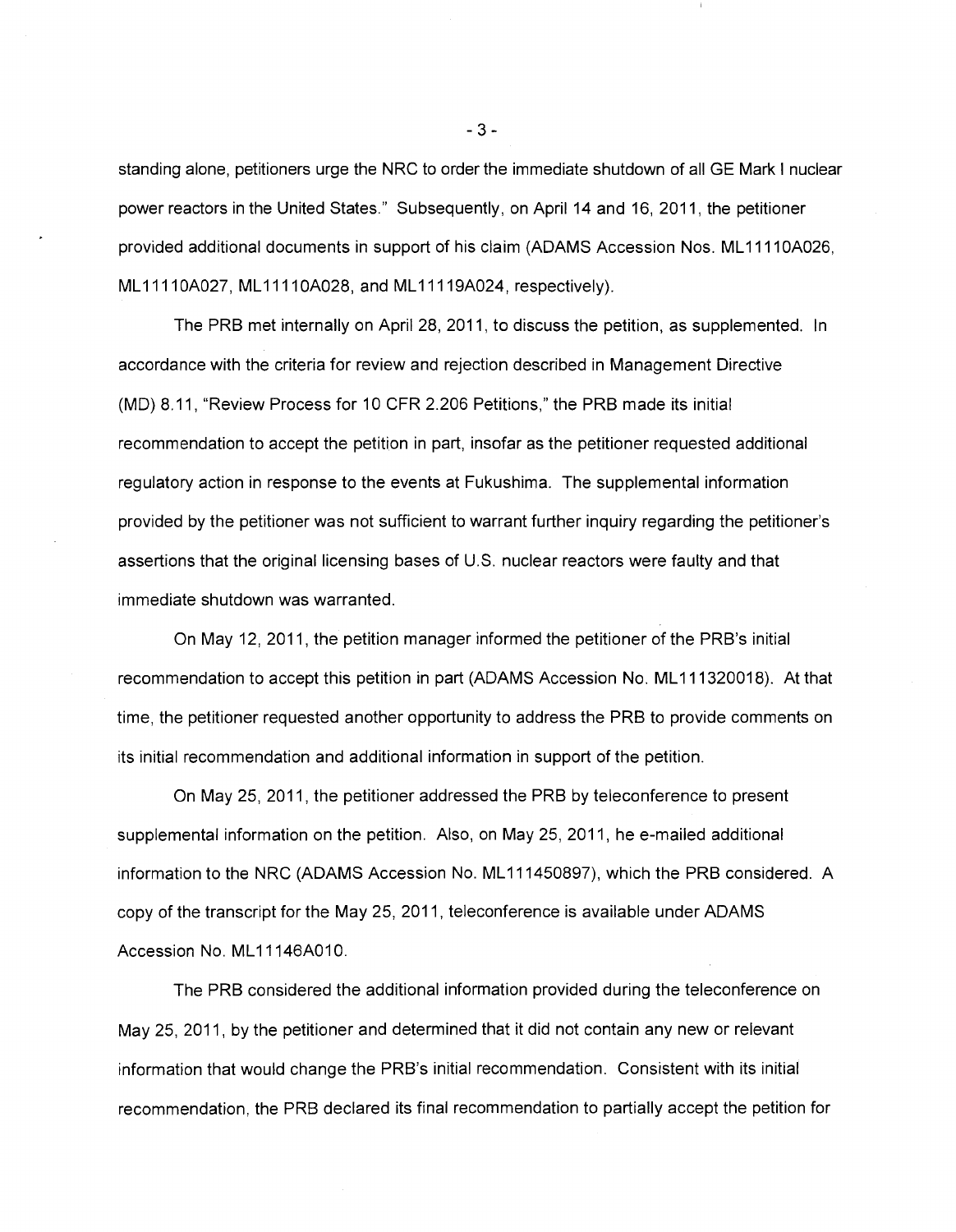review, as modified and supplemented. The NRC partially accepted petition Requests 1 and 2 to the extent that the petitioner sought regulatory action in light of the events at Fukushima. However, the NRC also partially rejected petition Requests 1 and 2 on the basis that the petitioner did not provide sufficient facts to justify shutting down all nuclear power reactors located on or near fault lines, or those with the GE Mark I containment design. The NRC rejected petition Request 3 on the basis that the petitioner requested an action that the NRC was already implementing. Finally, the NRC rejected petition Request 4 on the basis that the petitioner's claim was general and insufficient to warrant further inquiry. In addition, the NRC staff had already reviewed and evaluated the issue. The NRC staff communicated these decisions to the petitioner through a letter dated June 28, 2011 (ADAMS Accession No. ML 11137A213).

The NRC treated transcripts of the teleconferences as supplements to the petition. These transcripts are available for inspection at the NRC's Public Document Room (PDR), located at O1F21, 11555 Rockville Pike (first floor), Rockville, MD 20852. Publicly available documents created or received at the NRC are accessible electronically through ADAMS in the NRC Library at http://www.nrc.gov/reading-rm/adams.html. Persons who do not have access to ADAMS or who encounter problems in accessing the documents located in ADAMS should contact the NRC's PDR reference staff by telephone at 1-800-397-4209, or 301-415-4737, or by e-mail to pdr.resource@nrc.gov.

The NRC sent a copy of the proposed director's decision to the petitioner and to the affected licensees for comment on April 8, 2015 (ADAMS Accession Nos. ML 13018A239 and ML 13018A244, respectively). Two licensees responded on April 14, 2015 (ADAMS Accession No. ML 15111A257). The comments and the NRC staff's response to them are included as Attachment 1 to the director's decision.

-4-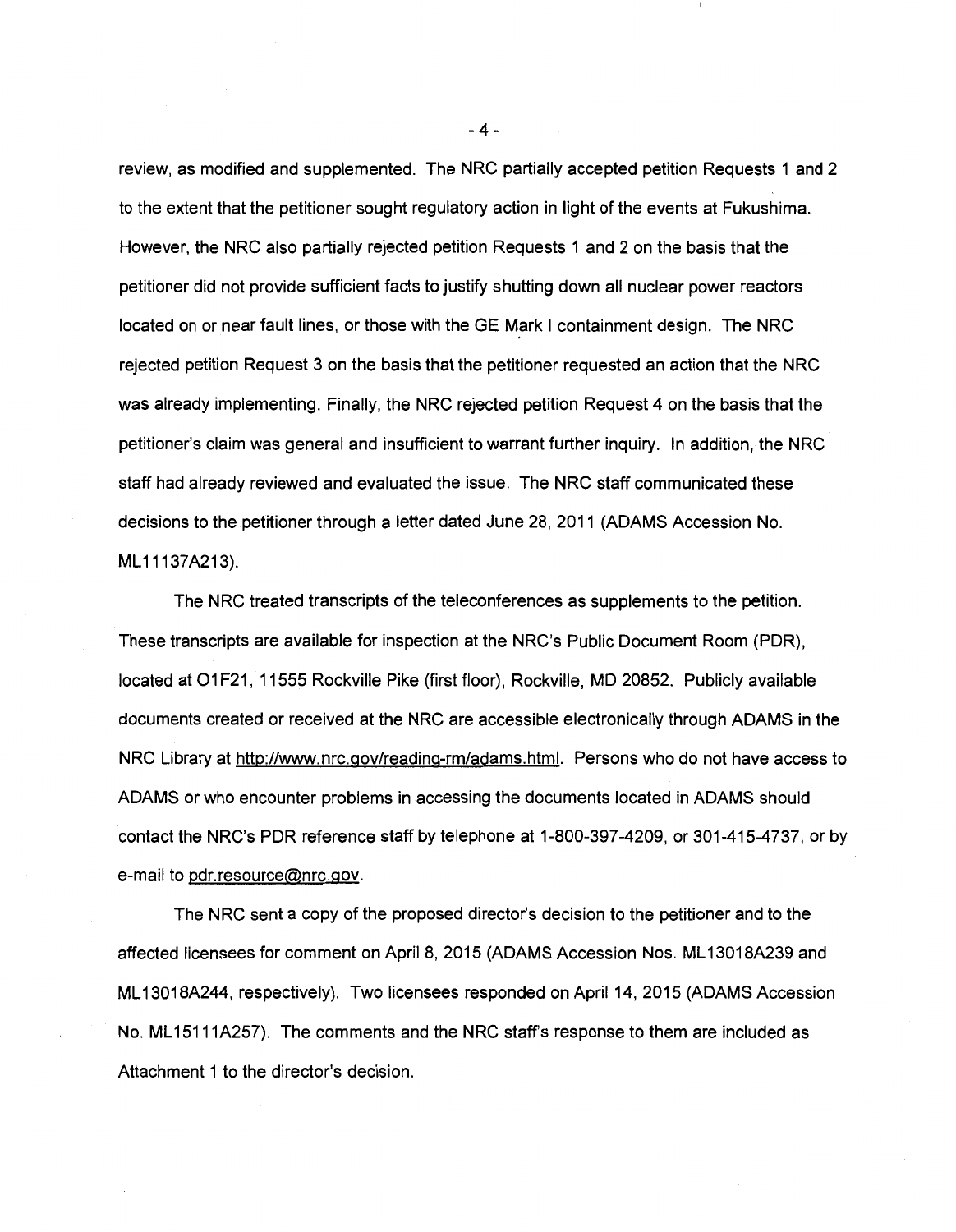#### 11. **Discussion**

The NRC's review of this petition took longer than the standard of 120 days for reaching a decision on the petition because the petition was related to Fukushima. At the time of the petition submittal, the NRC was conducting a Fukushima lessons-learned review, and it coordinated its decision on this petition with the Fukushima review. This section includes both the petitioner's requests for orders to be issued and the NRC's actions and decisions.

Additional information regarding the implementation of Japan Lessons-Learned Activities, including plant-specific implementation status, is available on the NRC's Japan Lessons-Learned public Web site at http://www.nrc.gov/reactors/operating/ops-experience/ japan-dashboard.html.

Request 1: **Order the immediate shutdown of all nuclear power reactors located on or near an earthquake fault line in the United States.** 

NRC decision: The NRC has determined that U.S. plants located at or near earthquake fault lines continue to operate safely and do not pose an immediate safety concern to the members of the public. Nuclear power plants in the U.S. have been designed, built, and operated to safely withstand earthquakes likely to occur in their region.

As part of the NRC post-Fukushima lessons-learned activities, the NRC established the Near-Term Task Force (NTTF). The NRC tasked the NTTF with conducting a systematic and methodical review of NRC processes and regulations and determining if the agency should make additional improvements to its regulatory system. Ultimately, the task force developed a comprehensive set of recommendations and presented these to the Commission in SECY-11-0093, ''The Near-Term Task Force Review of Insights from the Fukushima Dai-ichi Accident," dated July 12, 2011 (ADAMS Accession No. ML111861807). In the report, the NTTF determined that the current regulatory approach, and the resultant plant capabilities, gave the

- 5 -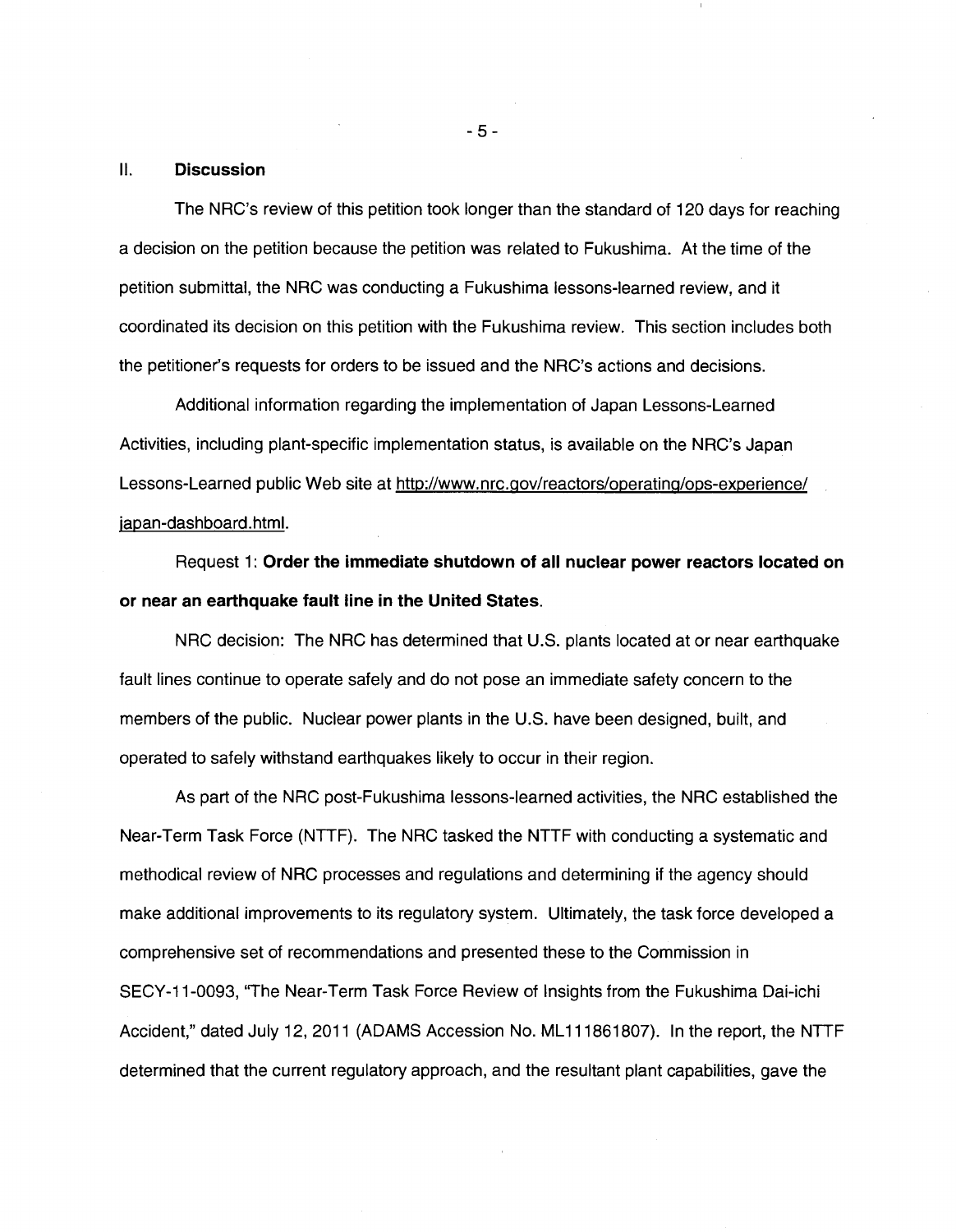NTTF and the NRC the confidence to conclude that a sequence of events similar to the Fukushima accident is unlikely to occur in the U.S.

On March 12, 2012, the NRC issued a request for information under 10 CFR 50.54(f) regarding recommendations 2.1, 2.3, and 9.3 of the NTTF report (ADAMS Accession No. ML12056A046). The purpose of the 10 CFR 50.54(f) letter was to gather information with respect to the NTTF recommendations for seismic hazards. The letter instructed all licensees to reevaluate seismic hazards at their sites using updated seismic hazard information, present-day guidance and methodologies, and a risk evaluation. The NRC staff is currently reviewing the licensees' submitted seismic hazard reports. In cases where a licensee's reevaluated hazard exceeds the design basis, the NRC will require more detailed site-specific evaluations, such as a seismic probabilistic risk assessment. NRC will review each step in the analysis process and take action to require plant changes as necessary.

In addition to the 10 CFR 50.54(f) letter, the Commission issued Order EA-12-049, "Issuance of Order to modify licenses with requirements for mitigation strategies for beyonddesign-basis external events" on March 12, 2012 (ADAMS Accession No. ML12054A735). Order EA-12-049 requires mitigation strategies to protect against external events, including postulated seismic events. Licensees must comply with the order no later than December 31, 2016. To date, all licensees have submitted overall integrated plans (OIPs) to describe how they will comply with Order EA-12-049, and NRC staff has evaluated the OIPs. In addition, the NRC staff has performed onsite audits to ensure that full implementation will occur within the required time period. Licensees for nine nuclear power plant sites have requested, and have been granted, schedule relaxation to align the schedule requirements of Order EA-12-049 with those of Order EA-13-109, "Order Modifying Licenses with Regard to Reliable Hardened Containment Vents Capable of Operation under Severe Accident Conditions" (ADAMS

-6-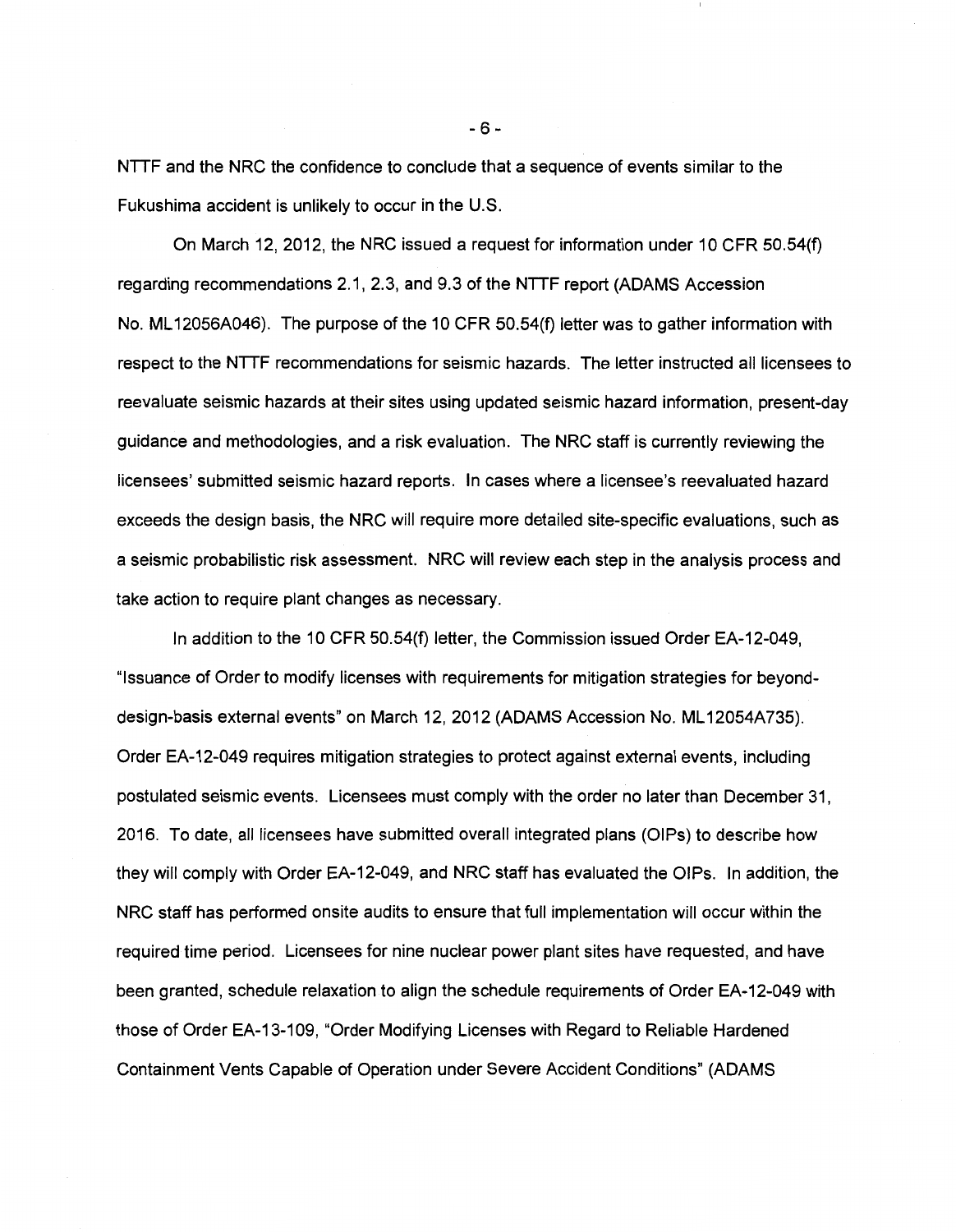Accession No. ML 13130A067). These schedule relaxations extend the due date past December 31, 2016.

The NRC has concluded that the continued operation of nuclear plants on or near earthquake fault lines does not pose an imminent risk to public health and safety. The NRC is addressing the petitioner's seismic hazard concerns through orders and requests for information resulting from NTTF recommendations, as described above. The NRC will take no further action on this request.

Request 2: **Order the immediate shutdown of all power reactors employing GE Mark I containment design in the United States.** 

NRC decision: The NRC has determined that GE boiling-water reactors (BWRs) with Mark I containments continue to operate safely and do not pose an immediate safety concern to the members of the public.

The NRC previously addressed the concern with GE Mark I containment design in NUREG-0661, "Safety Evaluation Report Mark I Containment Long-Term Program - Resolution of Generic Technical Activity A-7," dated July 1980 (ADAMS Accession No. ML072710452). In the report, NRC staff concluded that "the proposed structural acceptance criteria are consistent with the requirements of the applicable codes and standards and, in conjunction with the structural analysis techniques, will provide an adequate basis for establishing the margins of safety in the containment design." All GE Mark I BWRs were evaluated for suppression pool hydrodynamic loads, and appropriate modifications were made to maintain the containment structural integrity.

The NRC issued Order EA-12-050, "Order to Modify Licenses with Regard to Reliable Hardened Containment Vents," on March 12, 2012 (ADAMS Accession No. ML12054A694). This order was superseded by a modified Order EA-13-109, "Order Modifying Licenses with Regard to Reliable Hardened Containment Vents Capable for Operation Under Severe Accident

-?-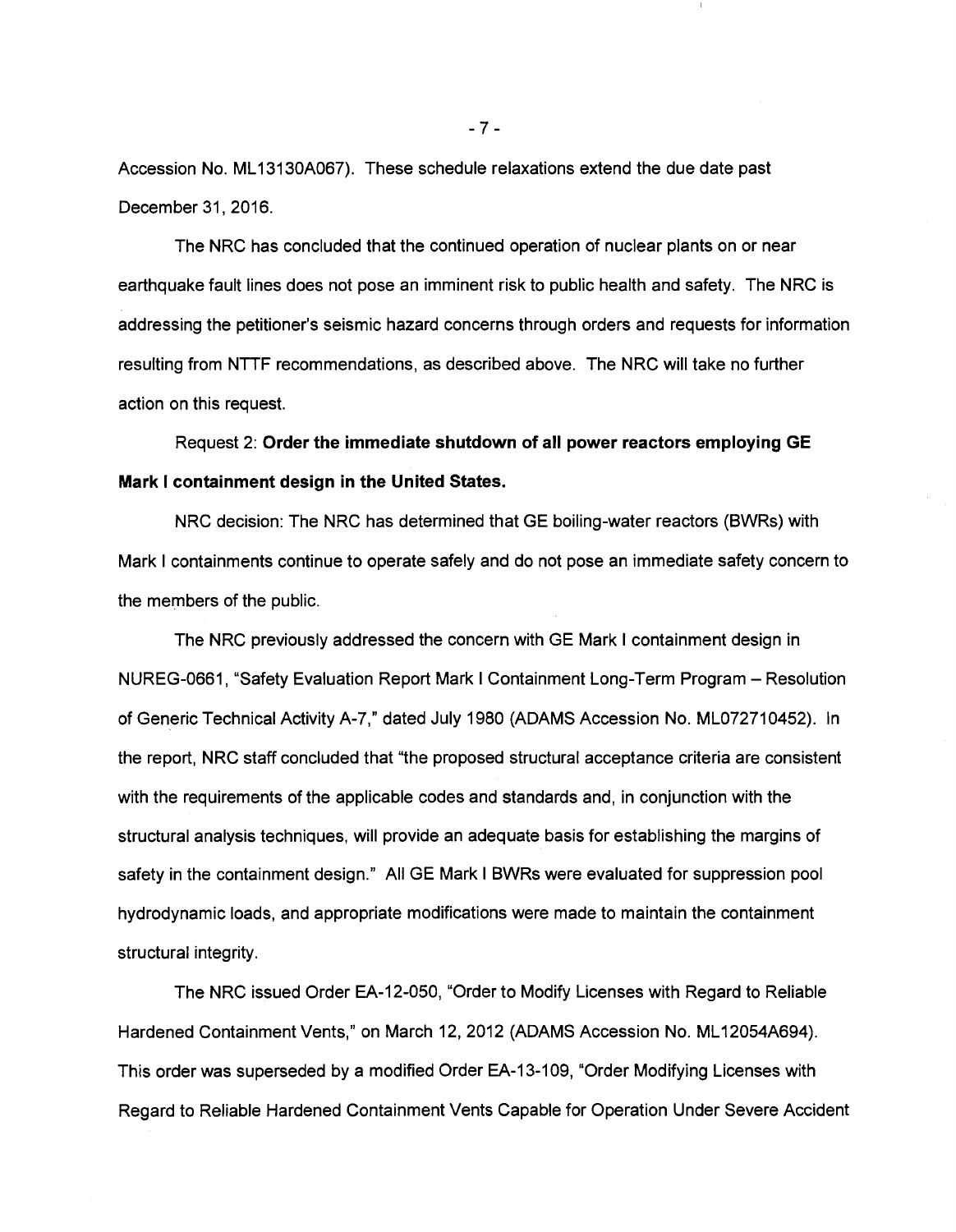Conditions," on June 6, 2013 (ADAMS Accession No. ML 13143A334). The Order requires all BWR licensees with Mark I and Mark II containments to design and install a venting system that provides venting capability during severe accident conditions. This order further enhances the reliability of the containment vent system, thereby protecting the containment during severe accidents. To date, all affected licensees have submitted OIPs for upgrading containment venting capabilities from the pressure suppression wetwell to assist in preventing core damage; NRC staff is currently reviewing these OIPs. Licensees must comply with Order EA-13-109 no later than June 30, 2019. OIPs for reliable ventilation from the drywell, or reliable venting strategies that eliminate the need for drywell venting, will be submitted by licensees by the end of 2015. The exception is Oyster Creek Nuclear Generating Station, which has submitted an extension request associated with the end of its operating life in 2019, along with plans to improve existing venting capabilities. The NRC staff is currently reviewing this extension request, and has not yet made a decision to approve or deny the request.

The NRC has concluded that the continued operation of power reactors employing GE Mark I containment design does not pose an imminent risk to public health and safety. The NRC is addressing the petitioner's containment concerns through orders resulting from NTTF recommendations, as described above. The NRC will take no further action on this request.

Request 3: **Advise other countries employing the GE Mark I nuclear power reactors about the serious nuclear safety design flaws associated with that design, which is likely to result in a serious nuclear accident comparable to the Japanese nuclear disaster.** 

NRC decision: This is a general request for the NRC to ensure that policies exist to support the sharing of information related to the events involving Fukushima. The NRC's current policies and practices support its openness goals with external, including international, stakeholders. Specifically, since the earthquake and tsunami in Japan, the NRC has participated in meetings at the International Atomic Energy Agency, at the Nuclear Energy

- 8 -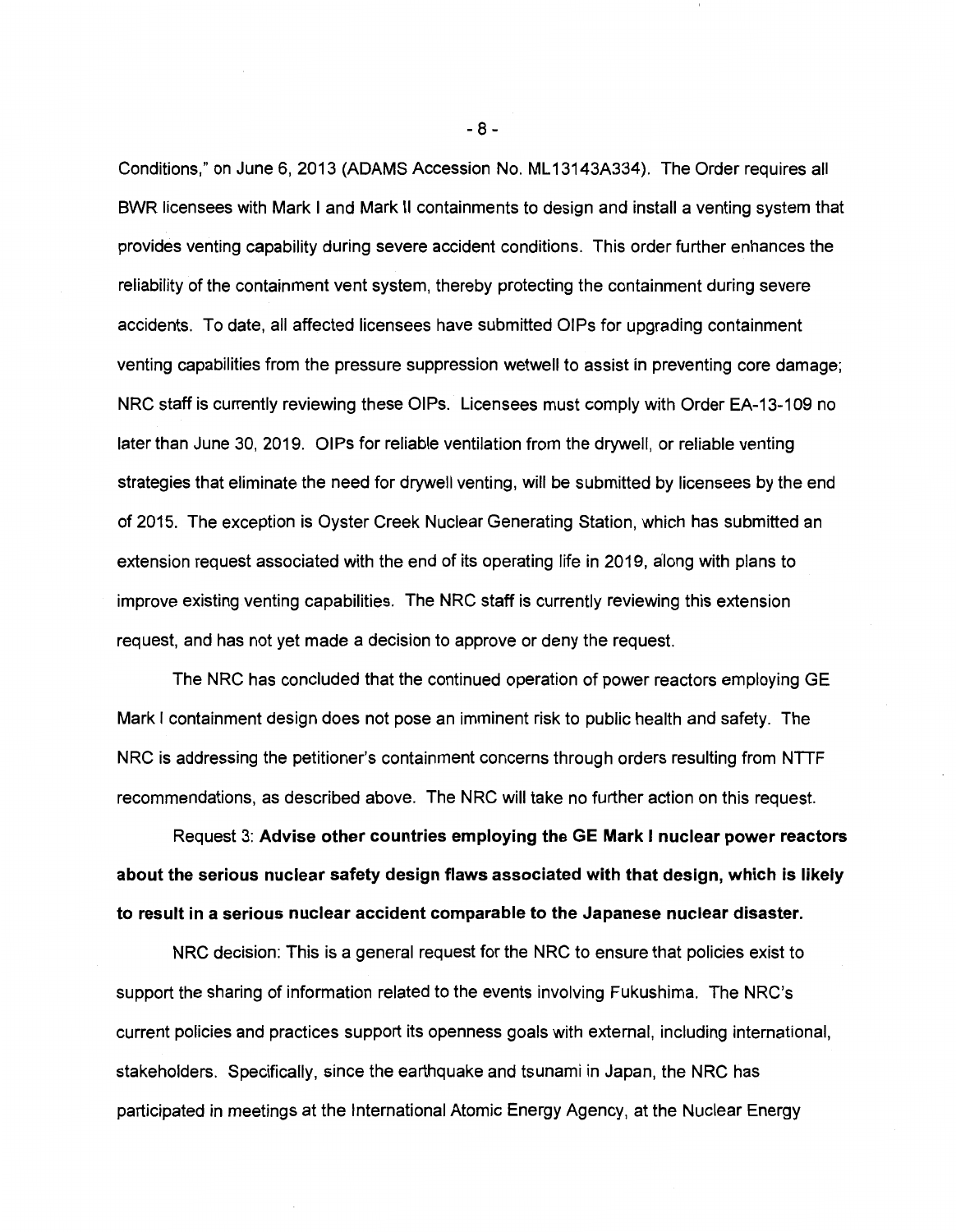Agency, with the (38 Nuclear Safety and Security Group, and with numerous other bilateral and multilateral groups to share information on this event with NRC's international counterparts. Because the petitioner requested an action that the NRC is already implementing, the PRB determined that this request did not meet the criteria for review on the following basis: the request does not set forth sufficient facts to warrant further actions beyond the actions that the NRG has already undertaken.

Request 4: **Immediately revoke all 20-year license extensions issued to NRC licensees, because the NRC "has improperly and illegally granted 20-year license extensions to the 40-year license that was initially granted by the agency for the 104 nuclear reactors throughout the United States."** 

NRC decision: In accordance with MD 8.11, the PRB will review a petition under 10 CFR 2.206 only where the petitioner specifies the bases for taking the requested action. Although the petitioner asserted that the NRG lacked the legal authority to grant license extensions for numerous plants, he failed to set forth the basis for his assertion. He claimed that the NRG "improperly interpreted the amendment to section 104b under 42 USC 2134 and under the Atomic Energy Act of 1954, as amended," and thus, "improperly and illegally granted 20-year license extensions to the 40-year license that was initially granted by the agency." This is a general claim, insufficient to warrant further inquiry.

The petitioner also claimed that "the NRG has recklessly endangered public health and safety in these circumstances because in so extending these licenses by 20 years, the agency has significantly increased the likelihood of a loss-of-coolant accidenf' due to neutron embrittlement of the reactor vessel over time. All license renewals have been subjected to the NRC's license renewal review process, per 10 CFR 51 and 54, with several opportunities for public participation, including a hearing. A reactor vessel neutron embrittlement analysis is included in each license renewal application, and is evaluated in the resulting NRG staff safety

- 9 -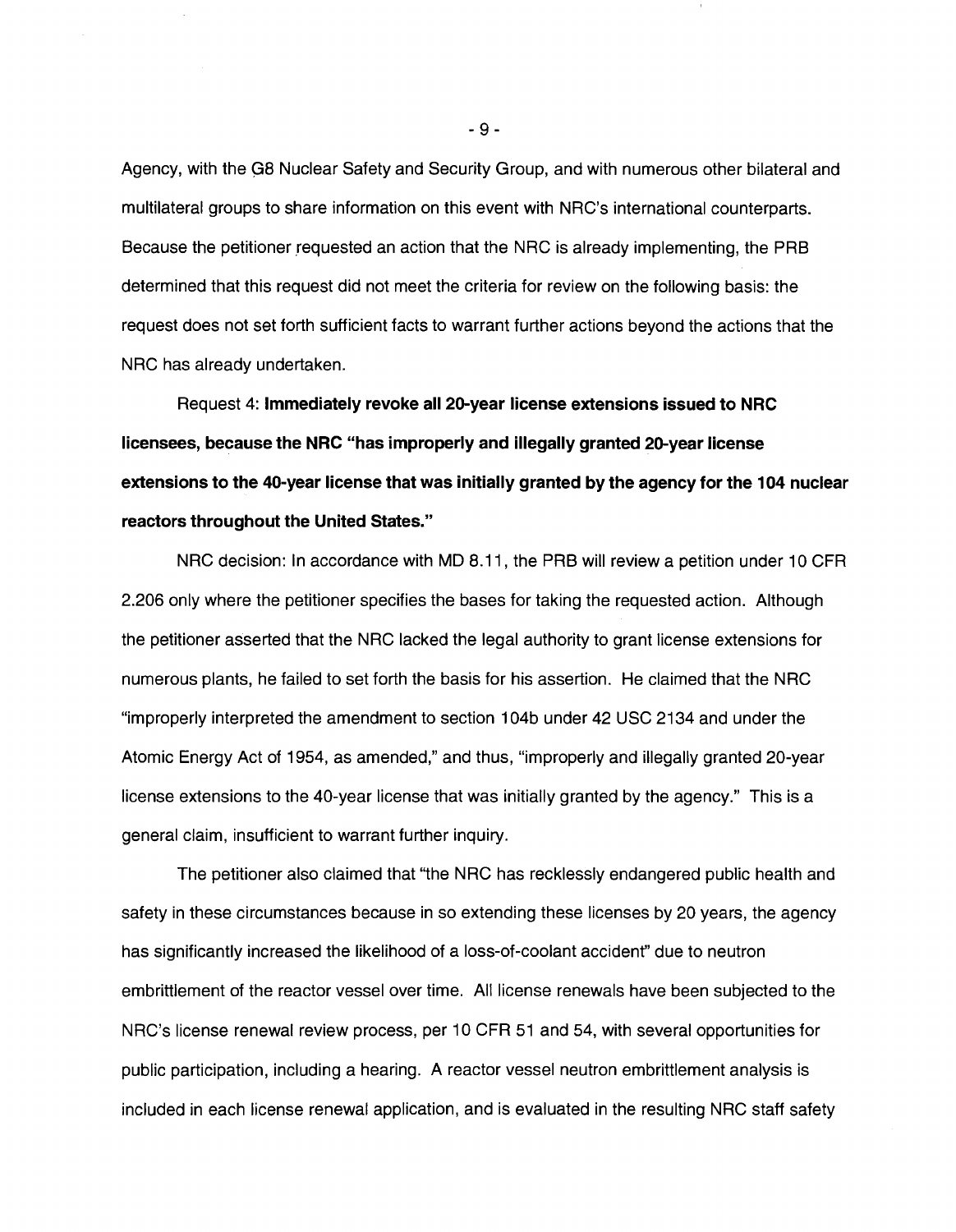evaluation report in accordance with Section 4.2 of NUREG-1800, "Standard Review Plan for Review of License Renewal Applications for Nuclear Power Plants." The NRC rejected Request 4 based on the criteria that the petitioner raised issues that the NRC staff has already reviewed, evaluated, and resolved.

#### Ill. **Conclusion**

As discussed above, the NRC found the petition, its supporting facts, and supplements insufficient to warrant that the agency accept the petitioner's Requests 1 and 2 to immediately shutdown U.S. nuclear power plants at or near earthquake faults or those employing the Mark I containment designs.

The NRC partially accepted Requests 1 and 2 of the petition to the extent that the petitioner sought some type of regulatory action in light of the events at Fukushima. The above discussion demonstrates that the NRC has addressed the petitioner's concerns related to the events at Fukushima through the issuance of orders and through a request for information under 10 CFR 50.54(f). Such actions significantly enhance the margins of safety to the effects of extreme natural phenomena at commercial operating reactors in the United States.

The NRC rejected Request 3 on the basis that the NRC was already implementing actions requested. The NRC rejected Request 4 on the basis that the petitioner's claim was general and insufficient to warrant further inquiry. In addition, the NRC staff had already reviewed, evaluated, and resolved the issue.

Based on the staff responses to the petitioner's four concerns, the NRC does not plan to take any additional enforcement actions as specified in the petitioner's requests. Therefore, the NRC is closing this petition.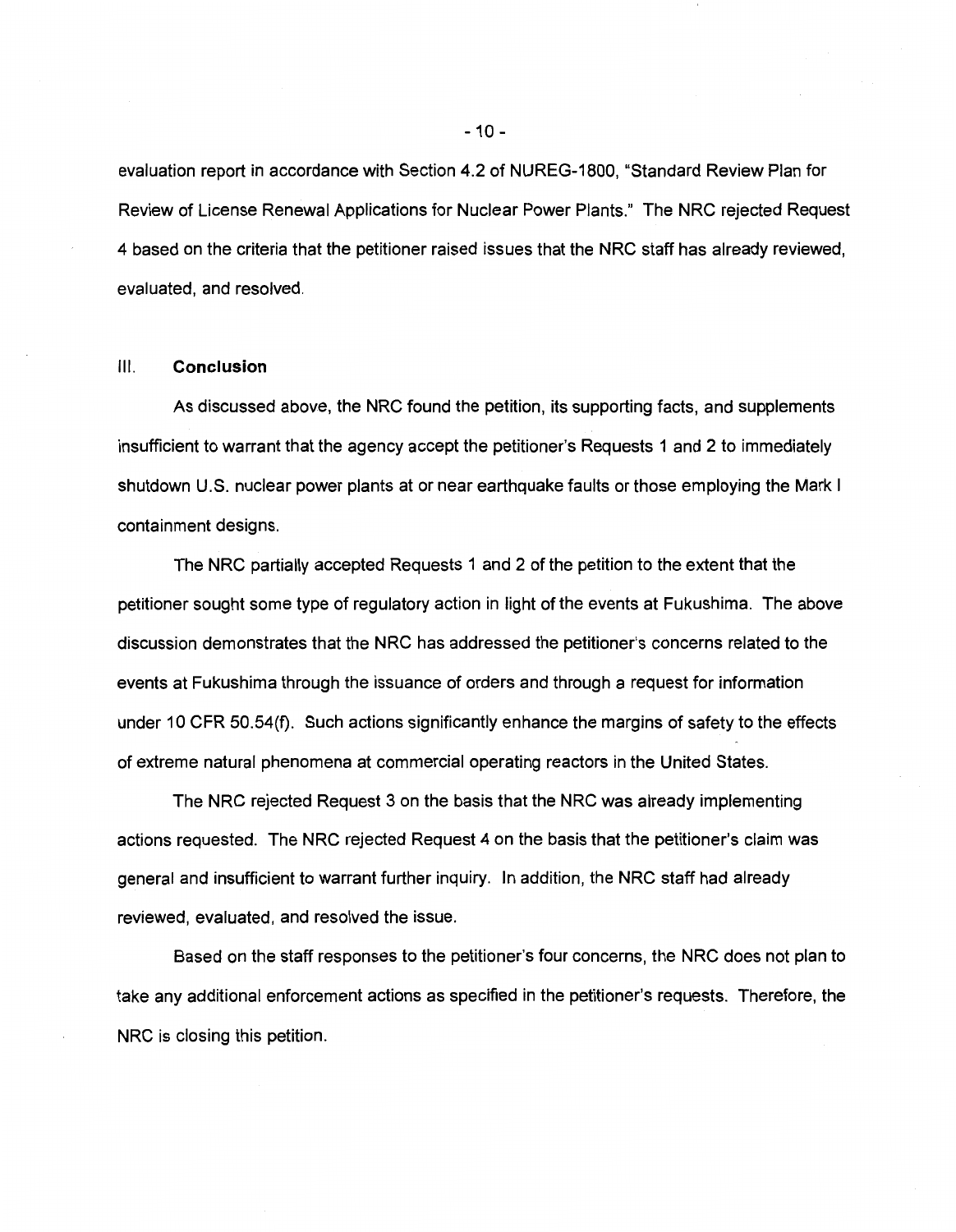As provided in 10 CFR 2.206(c), a copy of this director's decision will be filed with the Secretary of the Commission for the Commission to review. As provided for by this regulation, the decision will constitute the final action of the Commission 25 days after the date of the decision unless the Commission, on its own motion, institutes a review of the decision within that time.

Dated at Rockville, MD, this 17th day of June, 2015.

FOR THE U.S. NUCLEAR REGULATORY COMMISSION

 $\int$  /  $\frac{1}{\ell}$ 

William M. Dean, Director, Office of Nuclear Reactor Regulation.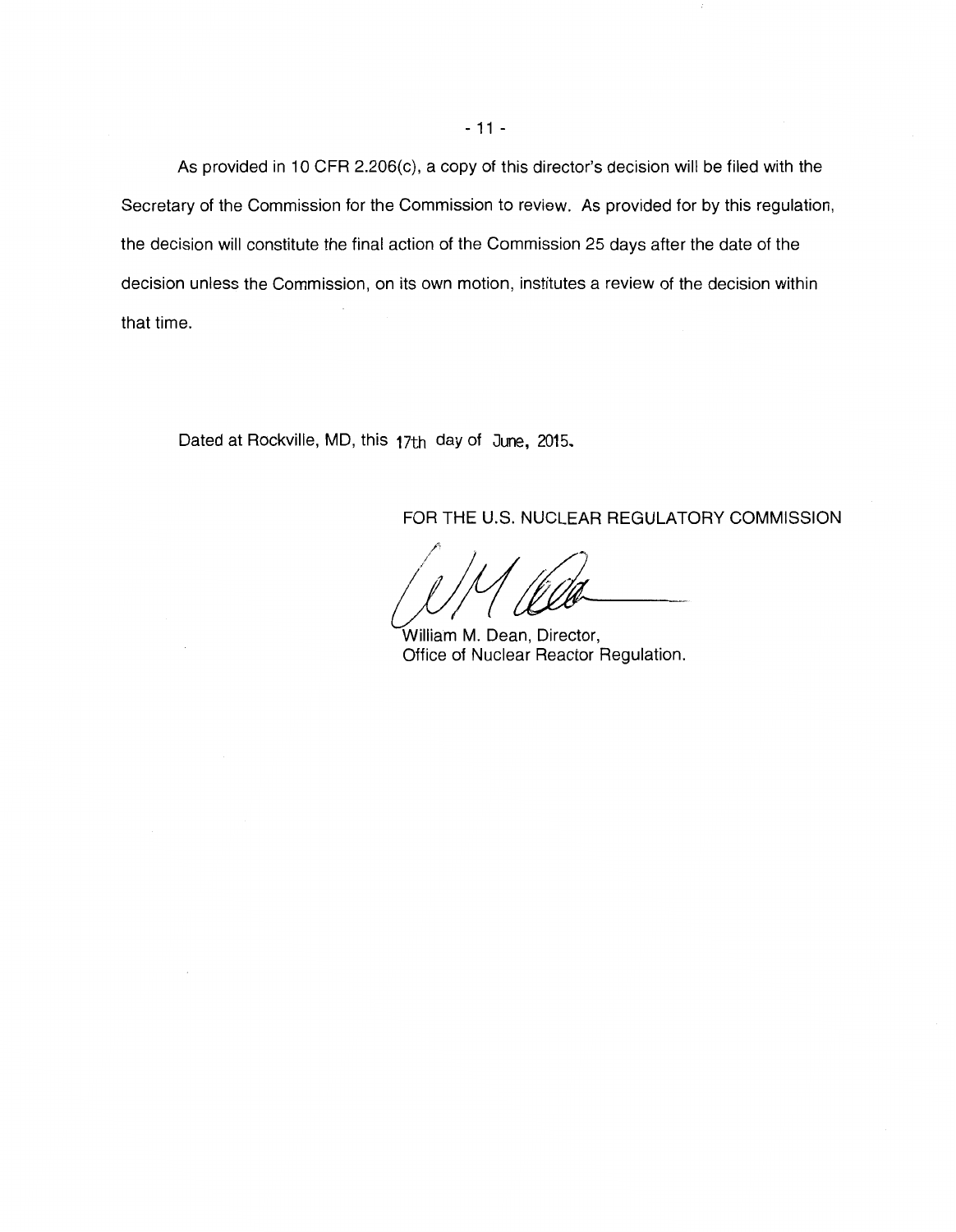# ATTACHMENT 1 COMMENTS RECEIVED FROM LICENSEES ON THE PROPOSED DIRECTOR'S DECISION DATED APRIL 8, 2015

The NRC sent a copy of the proposed director's decision to the affected licensees for comment on April 8, 2015 (ADAMS Accession No. ML 13018A244). FirstEnergy Nuclear Operating Company and Exelon Corporation responded with comments on April 14, 2015 (ADAMS Accession No. ML15111A257). The NRC's responses to the comments received are provided below:

#### Comment 1 - Received from FirstEnergy Nuclear Operating Company

"The compliance with Order EA-12-049 for mitigation strategies 'no later than two refueling cycles after submittal of the overall integrated plan (OIP), or December 31, 2016, whichever comes first' is accurate, however, some plants have requested and received relaxation to allow completion after the second refueling cycle but still prior to December 31, 2016."

#### Response:

The NRC has revised the director's decision to include discussion of licensees that have requested and have been granted an extension for compliance with Order EA-12-049.

## Comment 2 - Received from Exelon Corporation

"The next to last paragraph on page 7 of the NRC letter states that all affected licensees have submitted OIPs for upgrading containment venting capabilities in response to NRC Order EA-13-109. Oyster Creek has not submitted an OIP for venting in response to NRC Order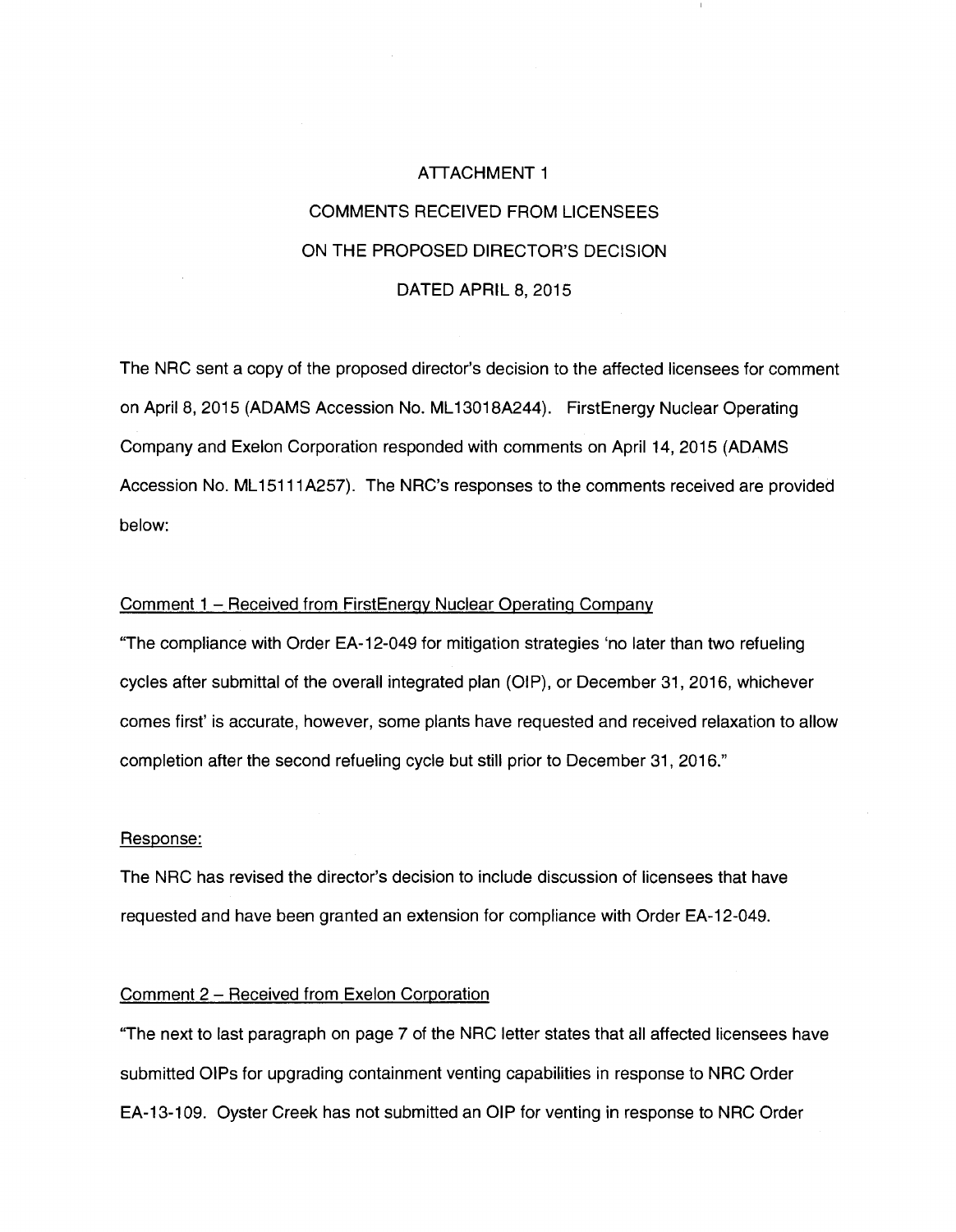EA-13-109, but has submitted an extension request to the end of its operating life {12/31/19) for Order compliance, at which time a request for deferral from the Order is contemplated, or compliance to the Order will be required. NRC approval of the extension request is expected in 2015. As justification for the extension request, Oyster Creek committed to improve existing venting capabilities; however, an OIP in response to the Order has not been submitted for Oyster Creek."

#### Response:

The NRC has revised the director's decision to state that Oyster Creek Nuclear Generating Station has submitted an extension request for compliance with Order EA-13-109. The NRC staff is currently reviewing this extension request, and has not yet decided to approve or deny it.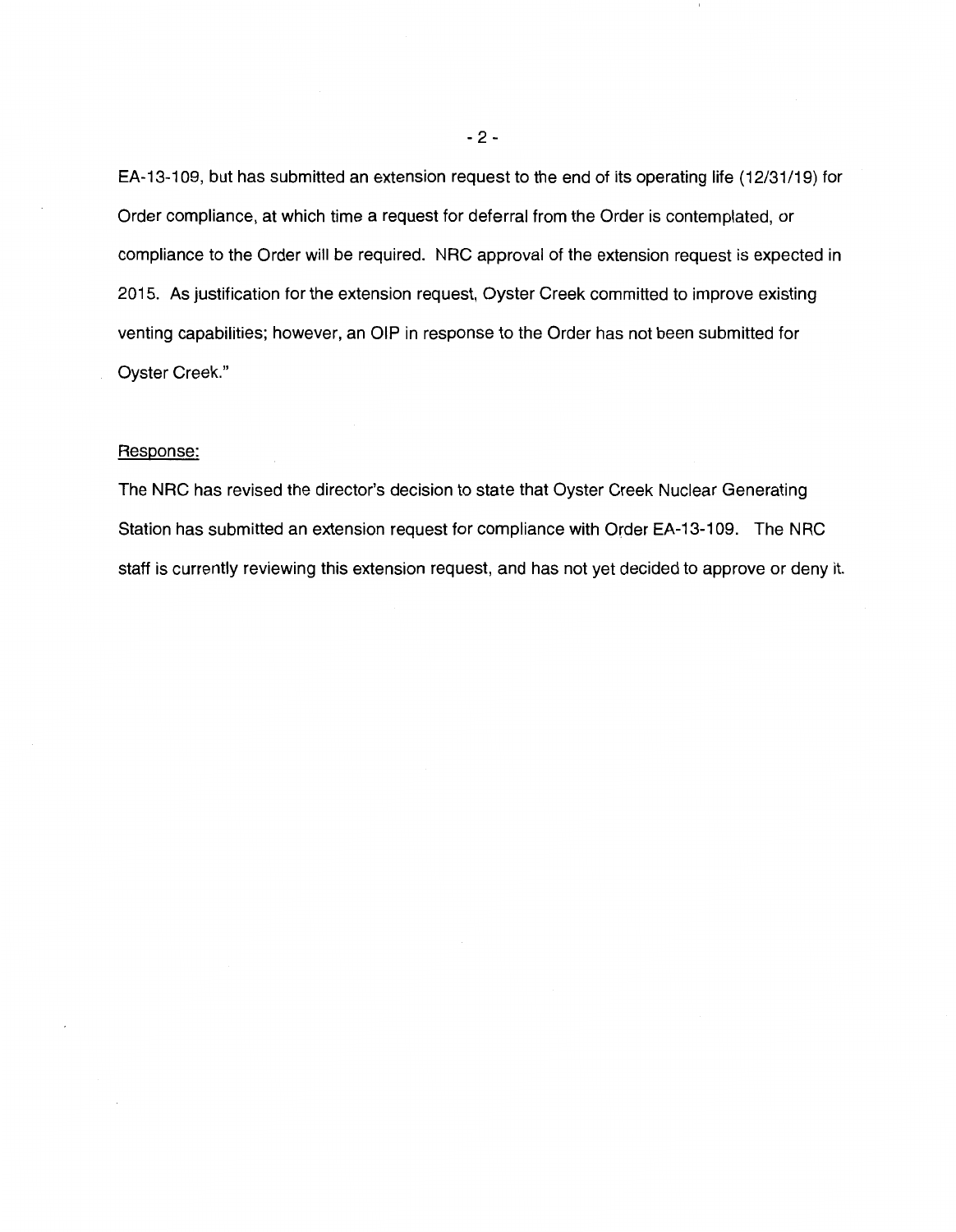ENCLOSURE 2

 $\mathbb{R}^n$ 

# FEDERAL REGISTER NOTICE

## ADAMS ACCESSION NO. ML15114A415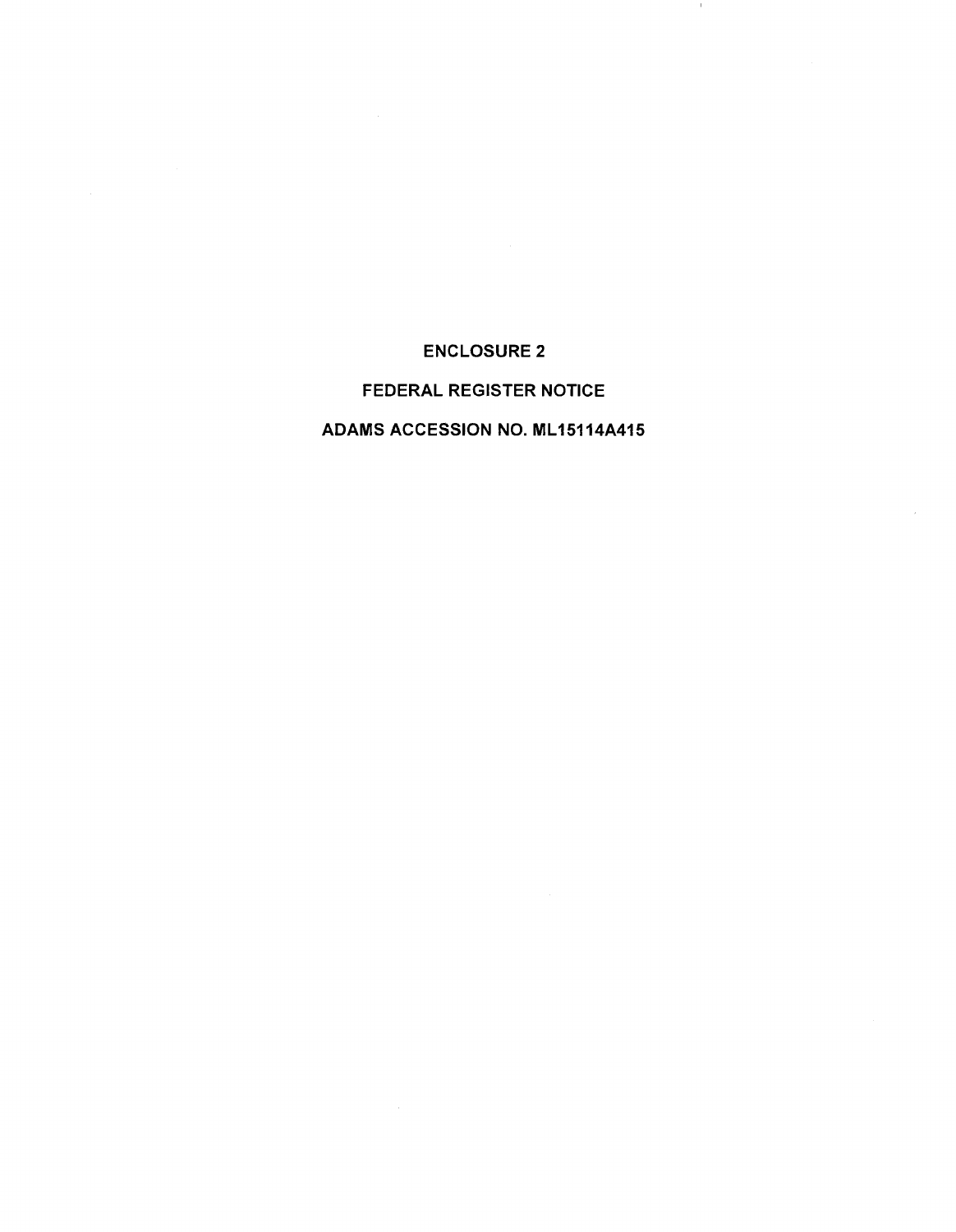**[7590-01-P]** 

## **NUCLEAR REGULATORY COMMISSION**

## **[NRC-2011-0147]**

**AGENCY:** Nuclear Regulatory Commission.

**ACTION:** Director's decision under 10 CFR 2.206; issuance.

**SUMMARY:** The U.S. Nuclear Regulatory Commission (NRC) has issued a director's decision with regard to a petition dated March 12, 2011, filed by Thomas Saporito (the petitioner), requesting that the NRC take action with regard to all operating reactor licensees. The petitioner's requests and the director's decision are included in the SUPPLEMENTARY INFORMATION section of this document.

**ADDRESSES:** Please refer to Docket ID NRC-2011-0147 when contacting the NRC about the availability of information regarding this document. You may obtain publicly-available information related to this document using any of the following methods:

• **Federal Rulemaking Web Site:** Go to http://www.regulations.gov and search for Docket ID NRC-2011-0147. Address questions about NRC dockets to Carol Gallagher; telephone: 301-415-3463; e-mail: Carol. Gallagher@nrc.gov.

• **NRC's Agencywide Documents Access and Management System (ADAMS):**  You may obtain publicly available documents online in the ADAMS Public Documents collection at http://www.nrc.gov/reading-rm/adams.html. To begin the search, select "ADAMS Public Documents" and then select "Begin Web-based ADAMS Search." For problems with ADAMS, please contact the NRC's Public Document Room (PDR) reference staff at 1-800-397-4209,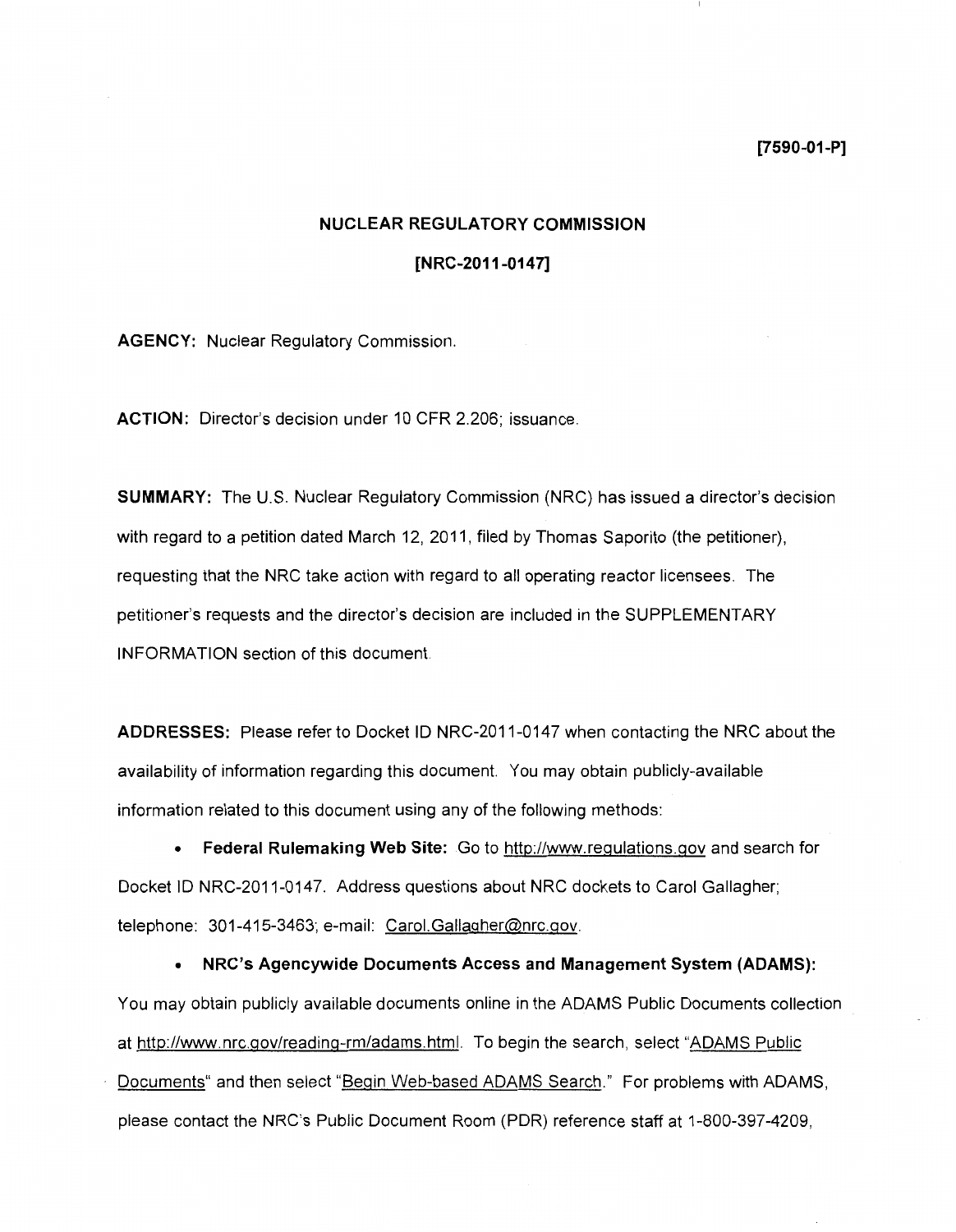301-415-4737, or by e-mail to pdr.resource@nrc.gov. The ADAMS accession number for each document referenced in this document (if that document is available in ADAMS) is provided the first time that a document is referenced.

• **NRC's PDR:** You may examine and purchase copies of public documents at the NRC's PDR, Room 01-F21, One White Flint North, 11555 Rockville Pike, Rockville, Maryland 20852.

#### **SUPPLEMENTARY INFORMATION:**

Notice is hereby given that the Director, Office of Nuclear Reactor Regulation, has issued a director's decision (ADAMS Accession No. ML 15114A411) on a petition filed by the petitioner on March 12, 2011 (ADAMS Accession No. ML110740026). The petition was supplemented by documents dated April 14, April 16, and May 25, 2011 (ADAMS Accession Nos. ML 1111 OA026, ML 1111 OA027, ML 1111 OA028, ML 11119A024, and ML 111450897, respectively.)

The petitioner requested that the NRC:

- 1. Order the immediate shutdown of all nuclear power reactors located on or near an earthquake fault line in the United States.
- 2. Order the immediate shutdown of all power reactors employing GE Mark I containment design in the United States, characterizing such design as flawed from the nuclear safety standpoint.
- 3. Advise other countries employing the GE Mark I nuclear power reactors about the serious nuclear safety design flaws associated with that design, which is likely to result in a serious nuclear accident comparable to the Japanese nuclear disaster.
- 4. Immediately revoke all 20-year license extensions issued to NRC licensees, because the NRC "has improperly and illegally granted 20-year license extensions to the 40-year license

- 2 -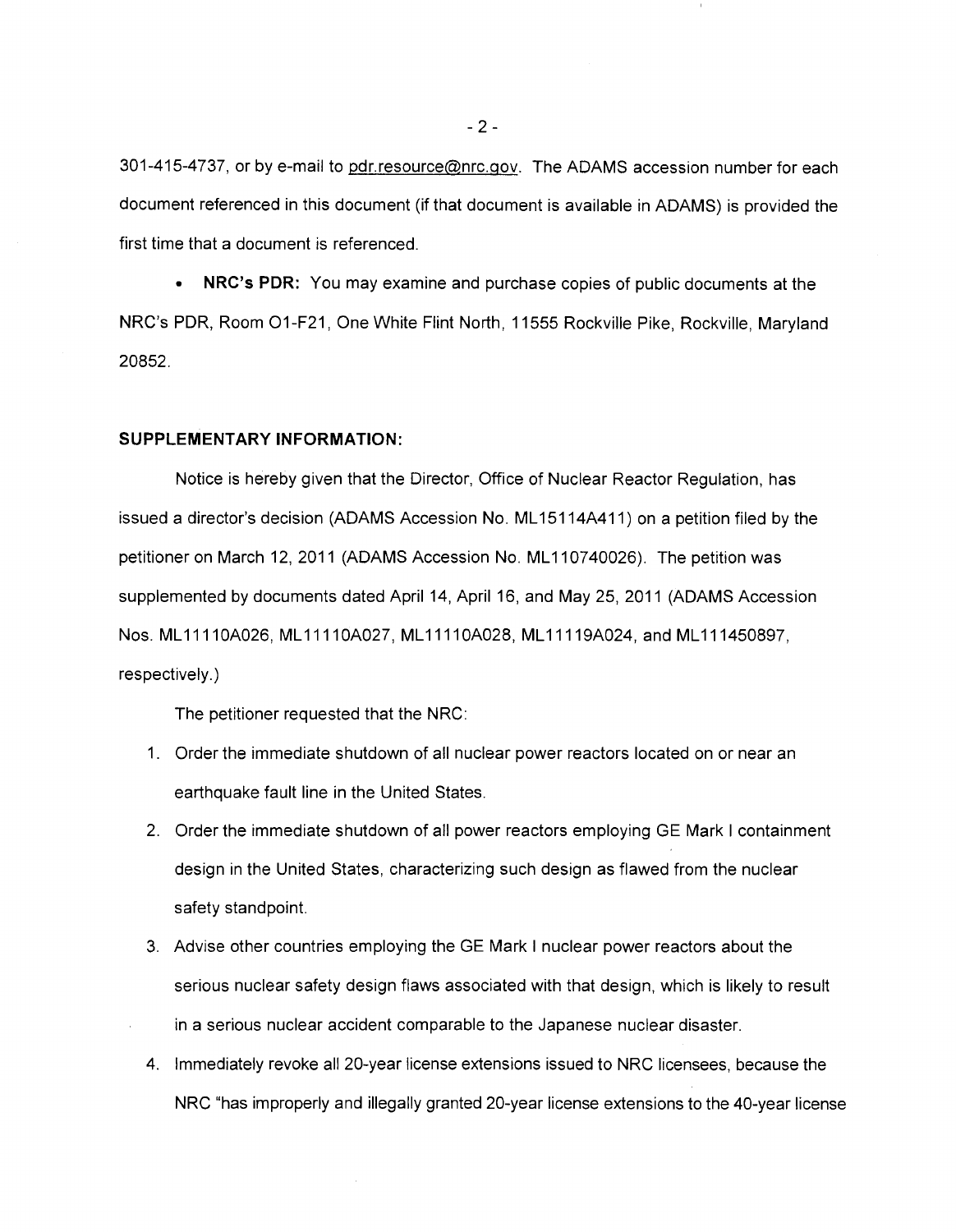that was initially granted by the agency for the 104 nuclear reactors throughout the United States."

As the basis for these requests, the petitioner cited the events in Japan at the Fukushima Daiichi nuclear power plant.

On April 14, 2011, and May 25, 2011, the petitioner met with the NRC's Petition Review Board. The meetings provided the petitioner an opportunity to provide additional information and to clarify issues cited in the petition. The transcripts for those meetings are available in ADAMS under Accession Nos. ML 11109A014 and ML 11146A010, respectively.

The NRC sent a copy of the proposed director's decision to the petitioner and the licensees for comment on April 8, 2015 (ADAMS Package Accession No. ML 13018A145). The petitioner and the licensees were asked to provide comments within two weeks on any part of the proposed director's decision that was considered to be erroneous or any issues in the petition that were not addressed. Comments were received from two licensees and are addressed in an attachment to the final director's decision. The staff did not receive any comments from the petitioner.

The Director of the Office of Nuclear Reactor Regulation has determined that the following requests are denied: 1) to require that the NRC Order the immediate shutdown of all nuclear power reactors located on or near an earthquake fault line in the United States, and 2) to require that the NRC Order the immediate shutdown of all power reactors employing GE Mark I containment design in the United States. The NRC rejected Request 3 on the basis that the NRC was already implementing the actions requested. The NRC rejected Request 4 on the basis that the petitioner's claim was general and insufficient to warrant further inquiry, and that the NRC staff had already reviewed, evaluated, and resolved the issue.

- 3 -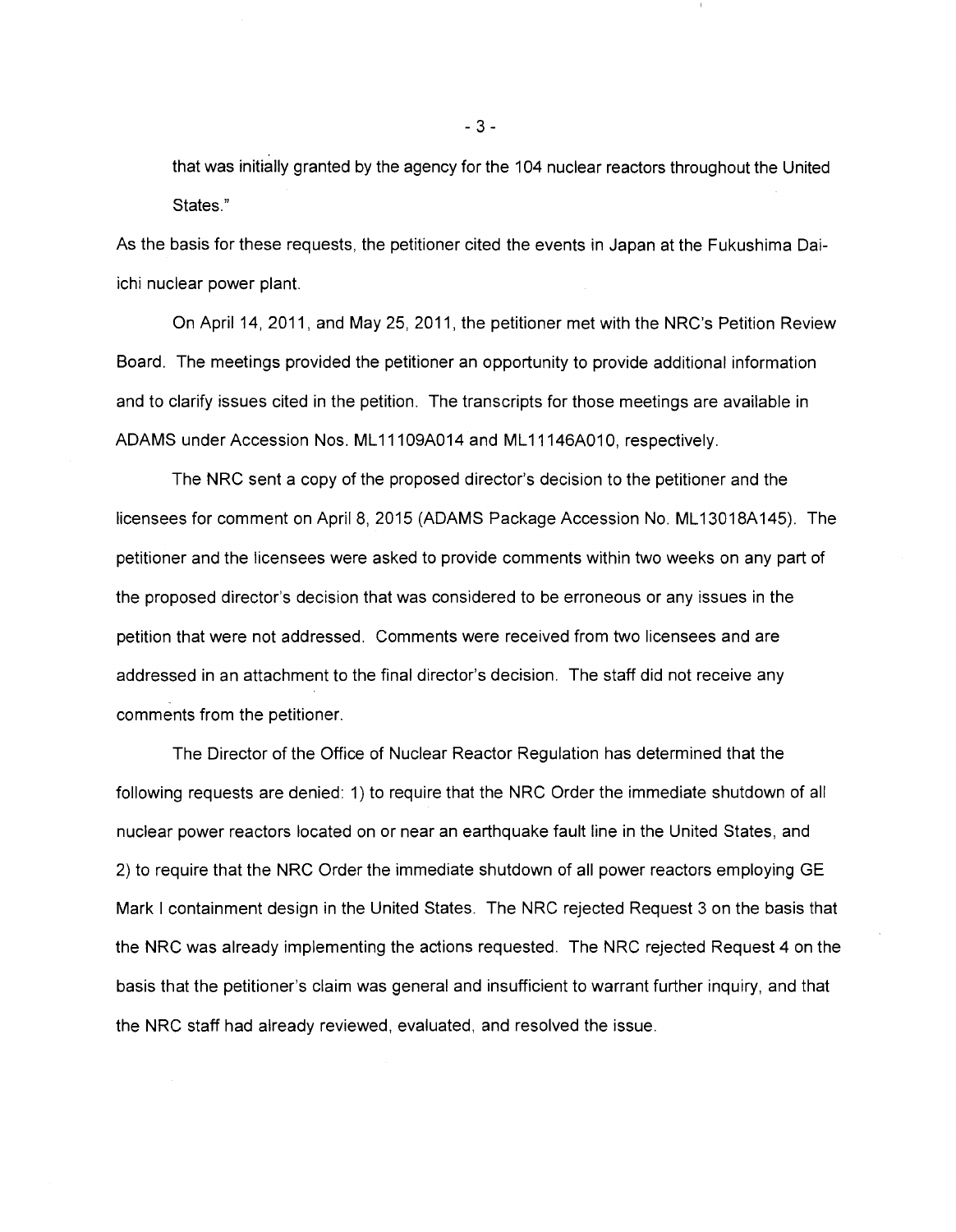The reasons for this decision are explained in the director's decision (DD-15-06) under Section 2.206 of Title 10 of the Code of Federal Regulations (10 CFR) of the Commission's regulations.

The NRC will file a copy of the director's decision with the Secretary of the Commission for the Commission's review in accordance with 10 CFR 2.206. As provided by this regulation, the director's decision will constitute the final action of the Commission 25 days after the date of the decision, unless the Commission, on its own motion, institutes a review of the director's decision in that time.

Dated at Rockville, Maryland, this 17th day of June ,2015

For the Nuclear Regulatory Commission.

William M. Dean, Director,

Office of Nuclear Reactor Regulation.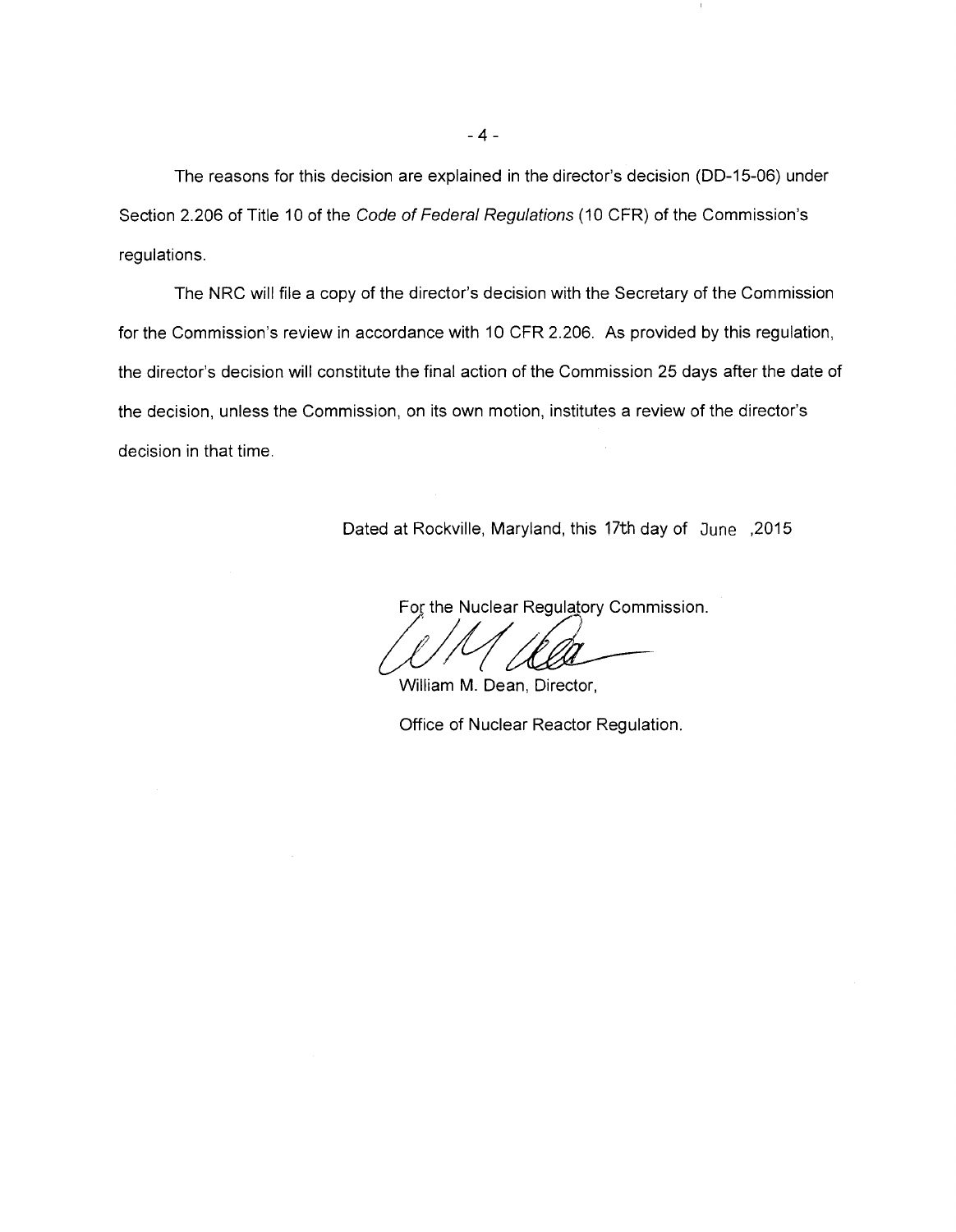# ENCLOSURE 3 LIST OF POWER REACTOR LICENSEES AND HOLDERS OF CONSTRUCTION PERMITS IN ACTIVE OR DEFERRED STATUS

 $\pm$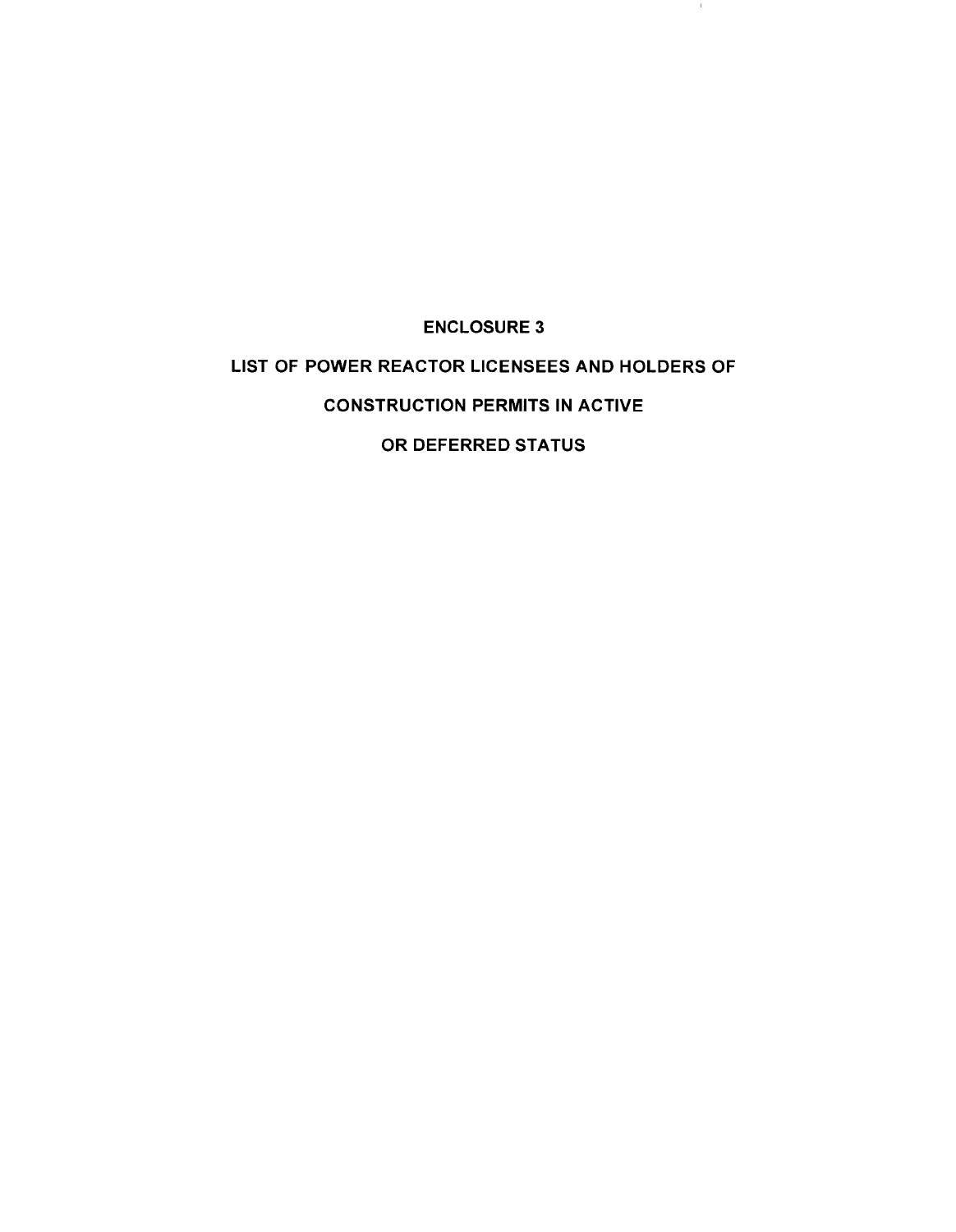## LIST OF POWER REACTOR LICENSEES AND HOLDERS OF

## CONSTRUCTION PERMITS IN ACTIVE

## OR DEFERRED STATUS

Arkansas Nuclear One Entergy Operations, Inc. Docket Nos. 50-313 and 50-368 License Nos. DPR-51 and NPF-6

Vice President, Operations Arkansas Nuclear One Entergy Operations, Inc. 1448 S.R. 333 Russellville, AR 72802

Beaver Valley Power Station First Energy Nuclear Operating Co. Docket Nos. 50-334 and 50-412 License Nos. DPR-66 and NPF-73

Mr. Eric A. Larson Site Vice President Beaver Valley Power Station P.O. Box 4, Route 168 Shippingport, PA 15077

Bellefonte Nuclear Plant Tennessee Valley Authority Docket Nos. 50-438 and 50-439 Construction Permit Nos. CPPR No. 122 and CPPR No. 123

Mr. Michael D. Skaggs Senior Vice President, Nuclear **Construction** Tennessee Valley Authority Lookout Place 6A 1101 Market Street Chattanooga, TN 37402-2801

Braidwood Station Exelon Generation Co., LLC Docket Nos. 50-456 and 50-457 License Nos. NPF-72 and NPF-77

Mr. Bryan C. Hanson President and Chief Nuclear Officer Exelon Nuclear 4300 Winfield Road Warrenville, IL 60555

Browns Ferry Nuclear Plant Tennessee Valley Authority Docket Nos. 50-259, 50-260 and 50-296 License Nos. DPR-33, DPR-52 and DPR-68

Mr. Joseph W. Shea Vice President, Nuclear Licensing Tennessee Valley Authority 1101 Market Street, LP 3D-C Chattanooga, TN 37402-2801

Brunswick Steam Electric Plant Duke Energy Progress, Inc. Docket Nos. 50-325 and 50-324 License Nos. DPR-71 and DPR-62

William R. Gideon, Vice President Brunswick Steam Electric Plant P.O. Box 10429 Southport, NC 28461

Byron Station Exelon Generation Co., LLC Docket Nos. STN 50-454 and STN 50-455 License Nos. NPF-37 and NPF-66

Mr. Bryan C. Hanson President and Chief Nuclear Officer Exelon Nuclear 4300 Winfield Road Warrenville, IL 60555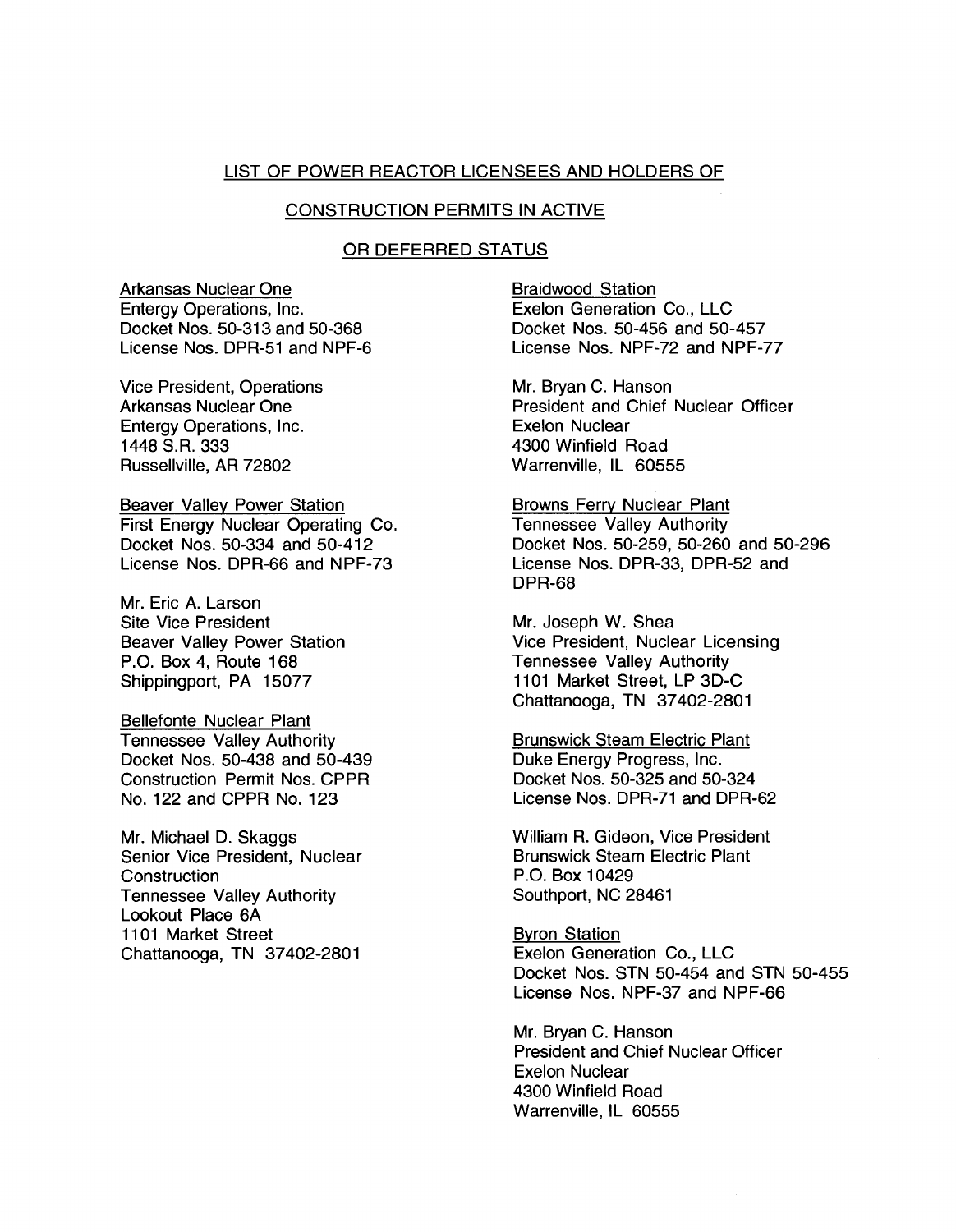Callaway Plant Union Electric Company Docket No. 50-483 License No. NPF-30

Mr. Fadi Diya Senior Vice President and Chief Nuclear Officer Ameren Missouri Callaway Plant P.O. Box 620 Fulton, MO 65251

Calvert Cliffs Nuclear Power Plant Calvert Cliffs Nuclear Power Plant, LLC Docket Nos. 50-317 and 50-318 License Nos. DPR-53 and DPR-69

Mr. George H. Gellrich, Vice President Exelon Generation Company, LLC. Calvert Cliffs Nuclear Power Plant 1650 Calvert Cliffs Parkway Lusby, MD 20657-4702

Catawba Nuclear Station Duke Energy Carolinas, LLC Docket Nos. 50-413 and 50-414 License Nos. NPF-35 and NPF-52

Mr. Kelvin Henderson Site Vice President Duke Energy Carolinas, LLC Catawba Nuclear Station 4800 Concord Road York, SC 29745

Clinton Power Station Exelon Generation Co., LLC Docket No. 50-461 License No. NPF-62

Mr. Bryan C. Hanson President and Chief Nuclear Officer Exelon Nuclear 4300 Winfield Road Warrenville, IL 60555

Columbia Generating Station Energy Northwest Docket No. 50-397 License No. NPF-21

Mr. Mark E. Reddemann Chief Executive Officer Energy Northwest MD 1023 76 North Power Plant Loop P.O. Box 968 Richland, WA 99352

Comanche Peak Nuclear Power Plant Luminant Generation Co., LLC Docket Nos. 50-445 and 50-446 License Nos. NPF-87 and NPF-89

Mr. Rafael Flores Senior Vice President and Chief Nuclear Officer Attention: Regulatory Affairs Luminant Generation Company, LLC P.O. Box 1002 Glen Rose, TX 76043

Cooper Nuclear Station Nebraska Public Power District Docket No. 50-298 License No. DPR-46

Mr. Oscar A. Limpias Vice President Nuclear and Chief Nuclear Officer Nebraska Public Power District 72676 648A Avenue P.O. Box 98 Brownville, NE 68321

Davis-Besse Nuclear Power Station First Energy Nuclear Operating Co. Docket No. 50-346 License No. NPF-3

Mr. Raymond A. Lieb Site Vice President FirstEnergy Nuclear Operating Company c/o Davis-Besse NPS 5501 N. State Route 2 Oak Harbor, OH 43449-9760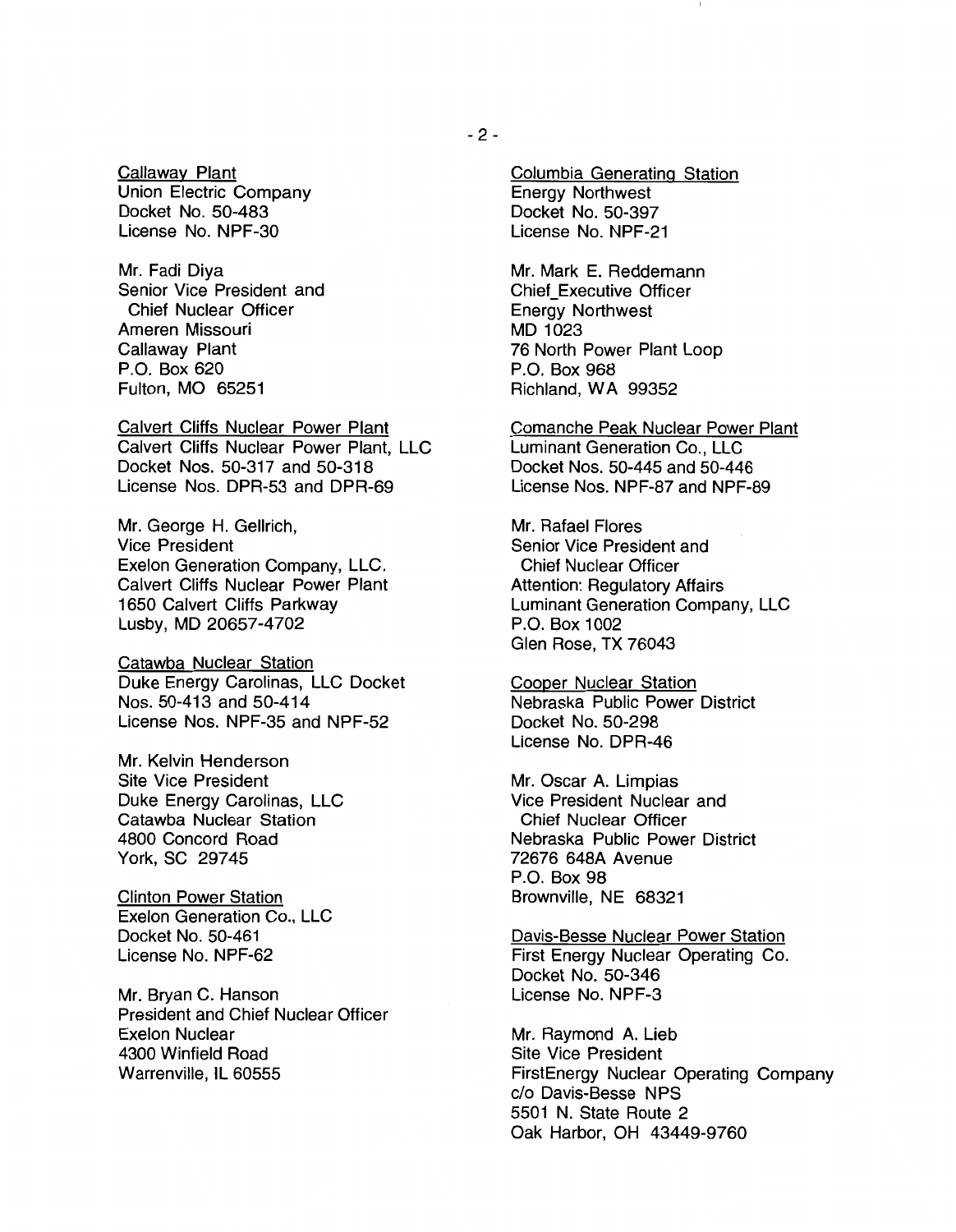Diablo Canvon Power Plant Pacific Gas and Electric Co. Docket Nos. 50-275 and 50-323 License Nos. DPR-80 and DPR-82

Mr. Edward D. Halpin Senior Vice President and Chief Nuclear Officer Pacific Gas and Electric Company P.O. Box 56, Mail Code 104/6 Avila Beach, CA 93424

Donald C. Cook Nuclear Plant Indiana Michigan Power Company Docket Nos. 50-315 and 50-316 License Nos. DPR-58 and DPR-74

Mr. Lawrence J. Weber Senior Vice President and Chief Nuclear **Officer** Indiana Michigan Power Company Nuclear Generation Group One Cook Place Bridgman, Ml 49106

Dresden Nuclear Power Station Exelon Generation Company, LLC Docket Nos. 50-237 and 50-249 License Nos. DPR-19 and DPR-25

Mr. Bryan Hanson President and Chief Nuclear Officer Exelon Nuclear 4300 Winfield Road Warrenville, IL 60555

Duane Arnold Energy Center NextEra Energy Duane Arnold, LLC Docket No. 50-331 License No. DPR-49

Mr. Thomas A. Vehec NextEra Energy Duane Arnold Energy Center 3277 DAEC Road Palo, IA 52324

Edwin I. Hatch Nuclear Plant Southern Nuclear Operating Co. Docket Nos. 50-321 and 50-366 License Nos. DPR-57 and NPF-5

Mr. C.R. Pierce Regulatory Affairs Director Southern Nuclear Operating Company, Inc. P.O. Box 1295/BIN B038 Birmingham, AL 35201-1295

Fermi DTE Electric Company Docket No. 50-341 License No. NPF-43

Mr. Paul Fessler Senior Vice President and Chief Nuclear **Officer** DTE Electric Company Fermi 2 - 210 NOC 6400 North Dixie Highway Newport, Ml 48166

Fort Calhoun Station Omaha Public Power District Docket No. 50-285 License No. DPR-40

Mr. Louis Cortopassi Site Vice President and Chief Nuclear Officer Omaha Public Power District Fort Calhoun Station Mail Stop FC-2-4 961 O Power Lane Blair, NE 68008

Grand Gulf Nuclear Station Entergy Operations, Inc. Docket No. 50-416 License No. NPF-29

Vice President, Operations Entergy Operations, Inc. Grand Gulf Nuclear Station P.O. Box 756 Port Gibson, MS 39150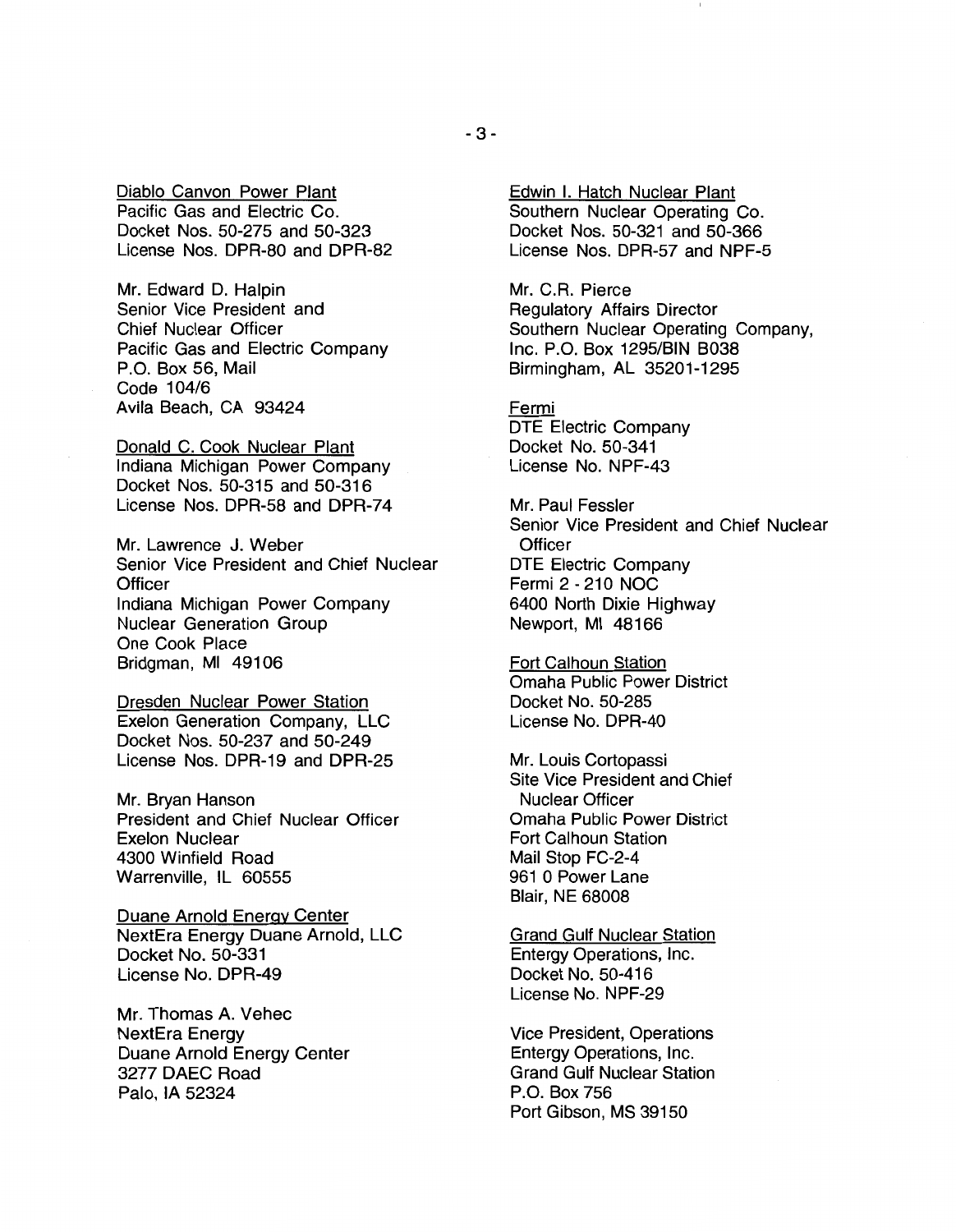H. B. Robinson Steam Electric Plant Duke Energy Progress, Inc. Docket No. 50-261 License No. DPR-23

Richard Michael Glover, Site Vice President H.B. Robinson Steam Electric Plant 3581 West Entrance Road Hartsville, SC 29550

Hope Creek Generating Station PSEG Nuclear, LLC Docket No. 50-354 License No. NPF-57

Mr. Thomas Joyce President and Chief Nuclear Officer PSEG Nuclear LLC - N09 P.O. Box 236 Hancocks Bridge, NJ 08038

Indian Point Nuclear Generating Entergy Nuclear Operations, Inc. Docket Nos. 50-247 and 50-286 License Nos. DPR-26 and DPR-64

Vice President, Operations Entergy Nuclear Operations, Inc. Indian Point Energy Center450 Broadway, GSB P.O. Box 249 Buchanan, NY 10511-0249

Joseph M. Farley Nuclear Plant Southern Nuclear Operating Co. Docket Nos. 50-348 and 50-364 License Nos. NPF-2 and NPF-8

Mr. C.R. Pierce Regulatory Affairs Director Southern Nuclear Operating Co., Inc. P.O. Box 1295/Bin 038 Birmingham, AL 35201-1295

James A. FitzPatrick Nuclear Power Plant Entergy Nuclear Operations, Inc. Docket No. 50-333 License No. DPR-59 Mr. Chris Adner, Licensing Manager Entergy Nuclear Operations, Inc. James A. FitzPatrick Nuclear Power Plant P.O. Box 110 Lycoming, NY 13093

LaSalle County Station Exelon Generation Company, LLC Docket Nos. 50-373 and 50-374 License Nos. NPF-11 and NPF-18

Mr. Bryan C. Hanson President and Chief Nuclear Officer Exelon Nuclear 4300 Winfield Road Warrenville, IL 60555

Limerick Generating Station Exelon Generation Co., LLC Docket Nos. 50-352 and 50-353 License Nos. NPF-39 and NPF-85

Mr. Bryan C. Hanson President and Chief Nuclear Officer Exelon Nuclear 4300 Winfield Road Warrenville, IL 60555

Millstone Nuclear Power Station Dominion Nuclear Connecticut, Inc. Docket Nos. 50-336 and 50-423 License Nos. DPR-65 and NPF-49

Mr. David A. Heacock President and Chief Nuclear Officer Dominion Nuclear Connecticut, Inc. Innsbrook Technical Center 5000 Dominion Boulevard Glen Allen, VA 23060-6711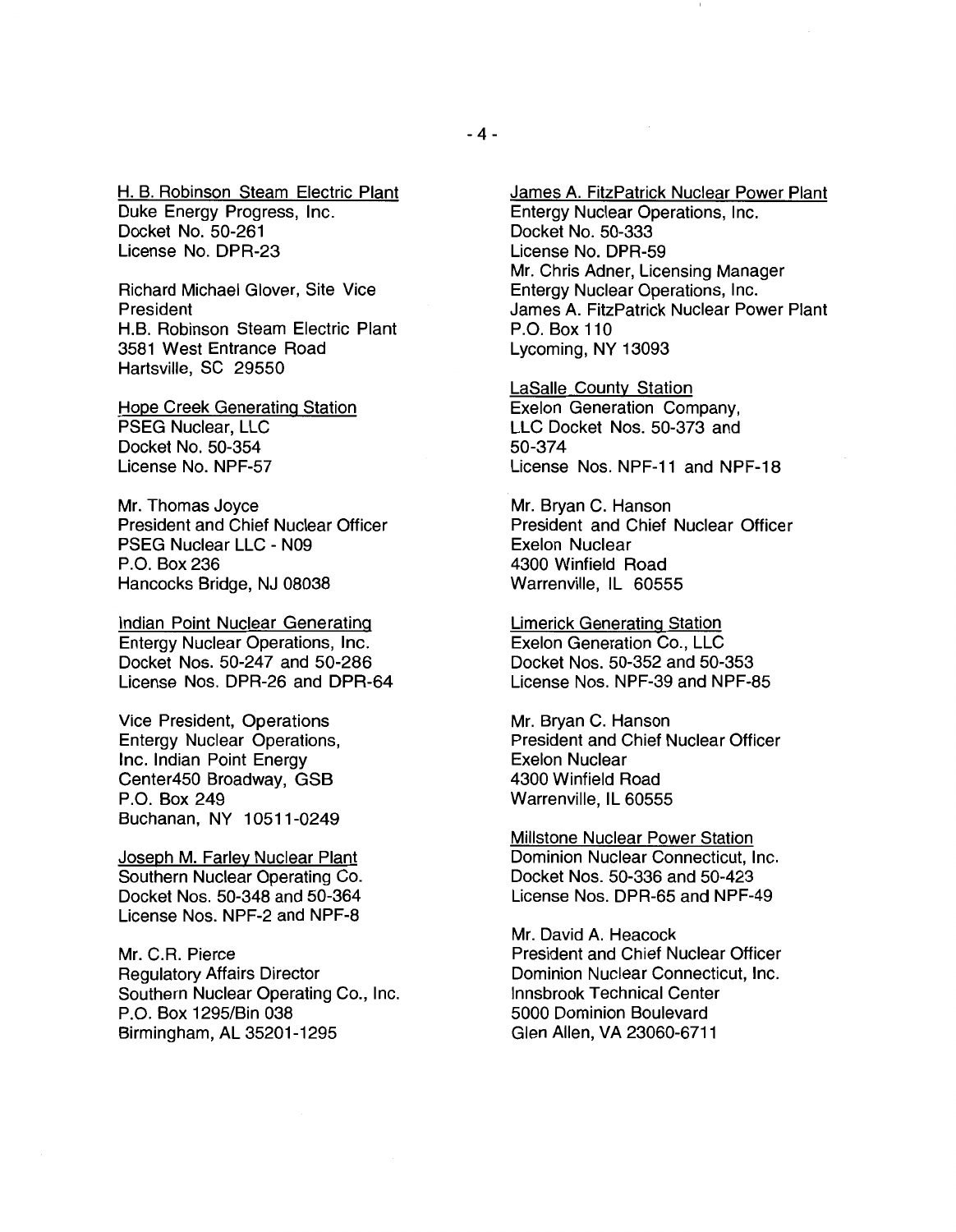Monticello Nuclear Generating Plant Northern States Power Company - **Minnesota** Docket No. 50-263 License No. DPR-22

Mr. Peter A. Gardner Site Vice President Northern States Power Company - Minnesota Monticello Nuclear Generating Plant 2807 West County Road 75 Monticello, MN 55362-9637

Nine Mile Point Nuclear Station Nine Mile Point Nuclear Station, LLC Docket No. 50-220 License No. DPR-63

Mr. Peter Orphanos Site Vice President Nine Mile Point Nuclear Station, LLC 348 Lake Road Oswego, NY 13126

North Anna Power Station Virginia Electric and Power Co. Docket Nos. 50-338 and 50-339 License Nos. NPF-4 and NPF-7

Mr. David A. Heacock President and Chief Nuclear Officer Virginia Electric and Power Co. Lnnsbrook Technical Center 5000 Dominion Boulevard Glen Allen, VA 23060-6711

Oconee Nuclear Station Duke Energy Carolinas, LLC Docket Nos. 50-269, 50-270 and 50-287 License Nos. DPR-38, DPR-47 and DPR-55

Mr. Scott Batson Vice President, Oconee Nuclear Station Duke Energy Corporation 7800 Rochester Highway Seneca, SC 29672

Oyster Creek Nuclear Generating Station Exelon Generation Co., LLC Docket No. 50-219 License No. DPR-16

Mr. Bryan C. Hanson President and Chief Nuclear Officer Exelon Nuclear 4300 Winfield Road Warrenville, IL 60555

Palisades Nuclear Plant Entergy Nuclear Operations, Inc. Docket No. 50-255 License No. DPR-20

Vice President, Operations Entergy Nuclear Operations, Inc. Palisades Nuclear Plant 27780 Blue Star Memorial Highway Covert, Ml 49043

Palo Verde Nuclear Generating Station Arizona Public Service Company Docket Nos. STN 50-528, STN 50-529 and STN 50-530 License Nos. NPF-41, NPF-51 and NPF-74

Mr. Randall K. Edington Executive Vice President Nuclear and Chief Nuclear Officer Arizona Public Service Co. P.O. Box 52034, MS 7602 Phoenix, AZ 85072-2034

Peach Bottom Atomic Power Station Exelon Generation Co, LLC Docket Nos. 50-277 and 50-278 License Nos. DPR-44 and DPR-56

Mr. Bryan C. Hanson President and Chief Nuclear Officer Exelon Nuclear 4300 Winfield Road Warrenville, IL 60555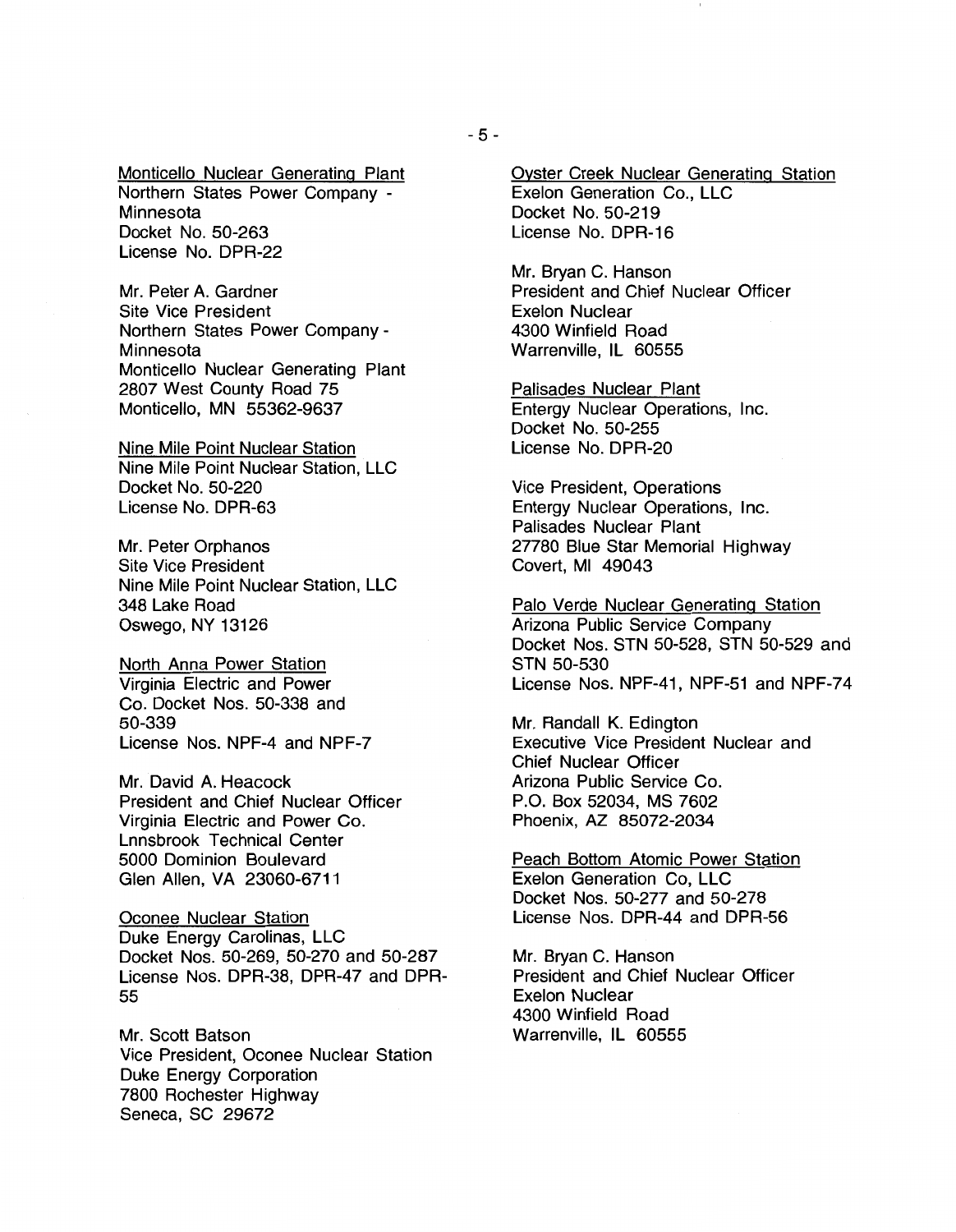Perry Nuclear Power Plant FirstEnergy Nuclear Operating Co. Docket No. 50-440 License No. NPF-58

Mr. Ernest J. Harkness Site Vice President FirstEnergy Nuclear Operating Company Perry Nuclear Power Plant PO Box 97, A290 Perry, OH 44081

Pilgrim Nuclear Power Station Entergy Nuclear Generation Co. Docket No. 50-293 License No. DPR-35

Mr. John Dent, Jr. Vice President and Site Vice President Pilgrim Nuclear Power Station 600 Rocky Hill Road Plymouth, MA 02360-5508

Point Beach Nuclear Plant NextEra Energy Point Beach, LLC Docket Nos. 50-266 and 50-301 License Nos. DPR-24 and DPR-27

Mr. Eric McCartney Site Vice President NextEra Energy Point Beach, LLC 6610 Nuclear Road Two Rivers, WI 54241-9516

Prairie Island Nuclear Generating Plant Northern States Power Co. -Minnesota Docket Nos. 50-282 and 50-306 License Nos. DPR-42 and DPR-60

Mr. Kevin K. Davison Site Vice President Northern States Power Company - **Minnesota** Prairie Island Nuclear Generating Plant 1717 Wakonade Drive East Welch, MN 55089-9642

Quad Cities Nuclear Power Station Exelon Generation Company Docket Nos. 50-254 and 50-265 License Nos. DPR-29 and DPR-30

Mr. Bryan C. Hanson President and Chief Nuclear Officer Exelon Nuclear 4300 Winfield Road Warrenville, IL 60555

R.E. Ginna Nuclear Power Plant R. E. Ginna Power Plant, LLC Docket No. 50-244 License No. DPR-18

Mr. Joseph E. Pacher Vice President R. E. Ginna Nuclear Power Plant R. E. Ginna Nuclear Power Plant, LLC 1503 Lake Road Ontario, NY 14519

River Bend Station Entergy Operations, Inc. Docket No. 50-458 License No. NPF-47

Vice President, Operations Entergy Operations, Inc. River Bend Station 5485 U.S. Highway 61 N St. Francisville, LA 70775

Salem Nuclear Generating Station PSEG Nuclear, LLC. Docket Nos. 50-272 & 50-311 License Nos. DPR-70 and DPR-75

Mr. Thomas Joyce President and Chief Nuclear Officer PSEG Nuclear LLC - N09 P.O. Box 236 Hancocks Bridge, NJ 08038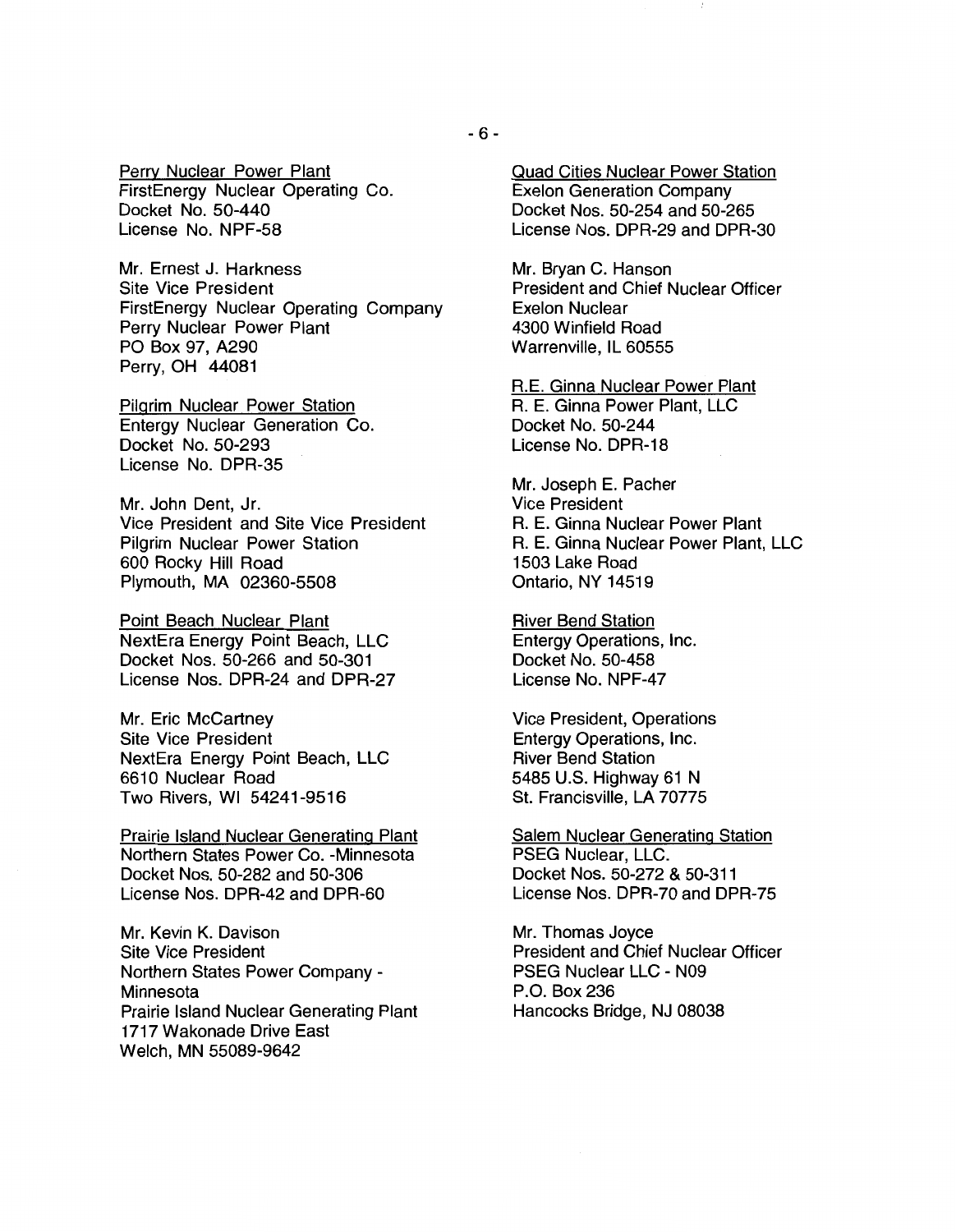Seabrook Nuclear Plant NextEra Energy Seabrook, LLC Docket No 50-443 License No. NFP-86

Mr. Dean Curtland Vice President c/o Mr. Michael Ossing NextEra Energy Seabrook, LLC P.O. Box300 Seabrook, NH 03874

Sequoyah Nuclear Plant Tennessee Valley Authority Docket Nos. 50-327 and 50-328 License Nos. DPR-77 and DPR-79

Mr. Joseph W. Shea Vice President, Nuclear Licensing Tennessee Valley Authority 1101 Market Street LP 3D-C Chattanooga, TN 37402

Shearon Harris Nuclear Power Plant Duke Energy Progress, Inc. Docket No. 50-400 License No. NPF-63

Mr. Benjamin C. Waldrep Site Vice President Shearon Harris Nuclear Power Plant 5413 Shearon Harris Rd New Hill, NC 27562-0165

South Texas Project STP Nuclear Operating Company Docket Nos. 50-498 and 50-499 License Nos. NPF-76 and NPF-80

Mr. Dennis L. Koehl President and CEO/CNO STP Nuclear Operating Company South Texas Project Electric Generating Station P.O. Box 289 Wadsworth, TX 77483

St. Lucie Plant Florida Power and Light Company Docket Nos. 50-335 and 50-389 License Nos. DPR-67 and NPF-16

Mr. Mano Nazar Executive Vice President and Chief Nuclear Officer NextEra Energy P. 0. Box 14000 700 Universe Boulevard Juno Beach, FL 33408-0420

Surry Power Station Virginia Electric & Power Company Docket Nos. 50-280 and 50-281 License Nos. DPR-32 and DPR-37

Mr. David A Heacock President and Chief Nuclear Officer, Dominion Nuclear Virginia Electric & Power Company 5000 Dominion Blvd. Glen Allen, VA 23060

Susquehanna Steam Electric Station PPL Susquehanna, LLC Docket Nos. 50-387 and 50-388 License Nos. NPF-14 and NPF-22

Mr. Timothy S. Rausch Senior Vice President and Chief Nuclear Officer PPL Susquehanna, LLC 769 Salem Boulevard NUCSB3 Berwick, PA 18603-0467

Three Mile Island Nuclear Station Exelon Generation Company, LLC. Docket No. 50-289 License No. DPR-50

Mr. Bryan C. Hanson President and Chief Nuclear Officer Exelon Nuclear 4300 Winfield Road Warrenville, IL 60555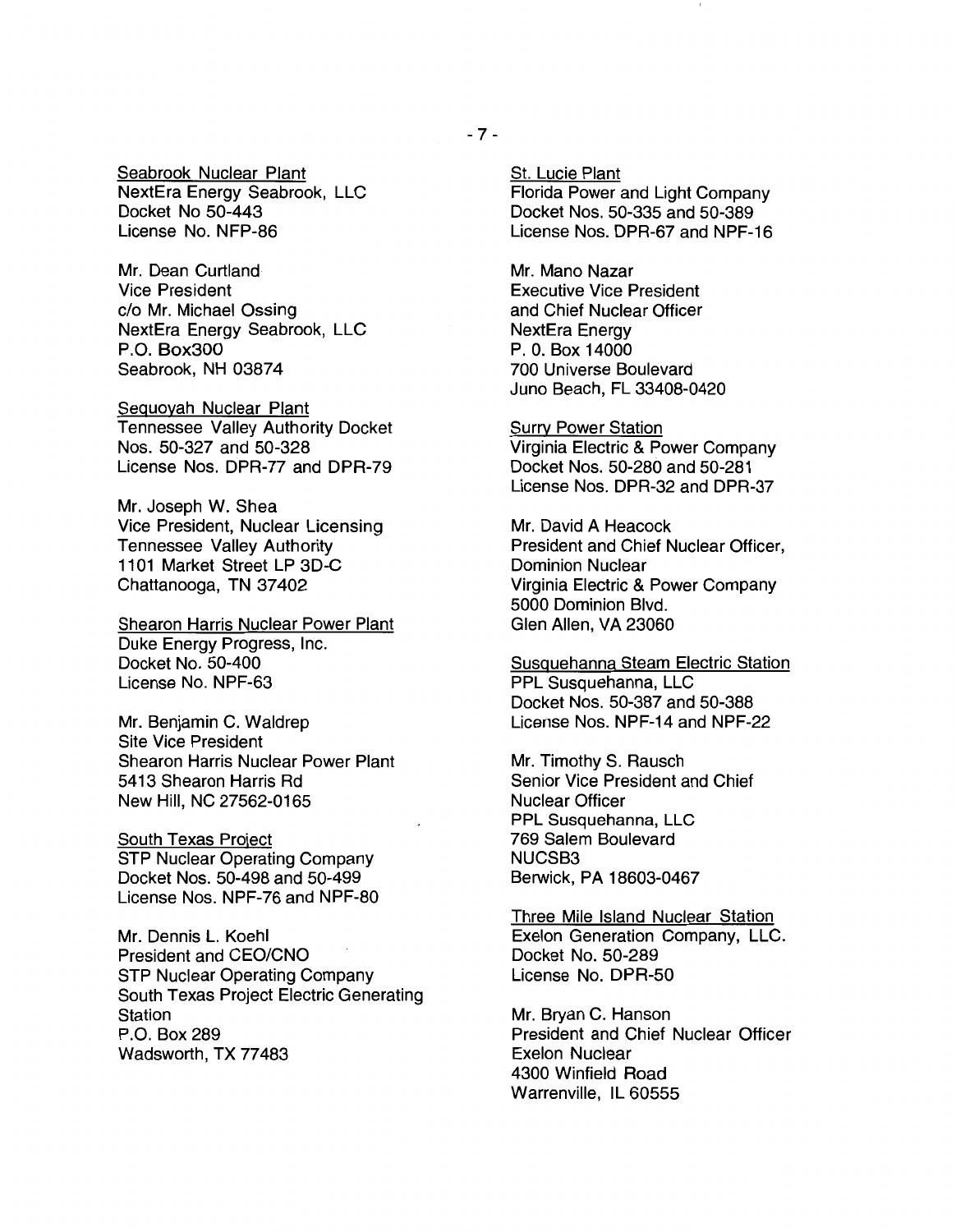Turkey Point Nuclear Generating Station Florida Power & Light Company Docket Nos. 50-250 & 50-251 License Nos. DPR-031 and DPR-41

Mr. Mano Nazar Executive Vice President and Chief Nuclear Officer NextEra Energy P. 0. Box 14000 Juno Beach, FL 33408-0420

Virgil C. Summer Nuclear Station South Carolina Electric and Gas Company Docket No. 50-395 License No. NPF-12

Mr. Thomas D. Gatlin, Vice President Nuclear Operations South Carolina Electric & Gas Company Virgil C. Summer Nuclear Station Post Office Box 88, Mail Code 800 Jenkinsville, SC 29065

Vogtle Electric Generating Plant Southern Nuclear Operating Company, Inc. Docket Nos. 50-424 and 50-425 License Nos. NPF-68 and NPF-81

Mr. C. R. Pierce Regulatory Affairs Director Southern Nuclear Operating Co., Inc. P. 0. Box 1295 /Bin 038 Birmingham, AL 35201-1295

Waterford Steam Electric Station Entergy Operations, Inc. Docket No. 50-382 License No. NPF-38

Vice President, Operations Entergy Operations, Inc. Waterford Steam Electric Station, Unit 3 17265 River Road Killona, LA 70057-0751

Watts Bar Nuclear Plant Tennessee Valley Authority Docket Nos. 50-390 and 50-391 License Nos. NPF-90

Mr. Joseph W. Shea Vice President, Nuclear Licensing Tennessee Valley Authority 1101 Market Street, LP 30-C Chattanooga, TN 37 402- 2801

William B. McGuire Nuclear Station Duke Energy Carolinas, LLC Docket Nos. 50-369 and 50- 370 License Nos. NPF-9 and NPF-17

Steven D. Capps Duke Energy Carolinas, LLC McGuire Nuclear Station 12700 Hagers Ferry Road Huntersville, NC 28078-8985

Wolf Creek Generating Station Wolf Creek Nuclear Operating Corporation Docket No. 50-482 License No. NPF-42

Mr. Adam C. Heflin President and Chief Executive Officer Wolf Creek Nuclear Operating Corporation P.O. Box 411 Burlington, KS 66839